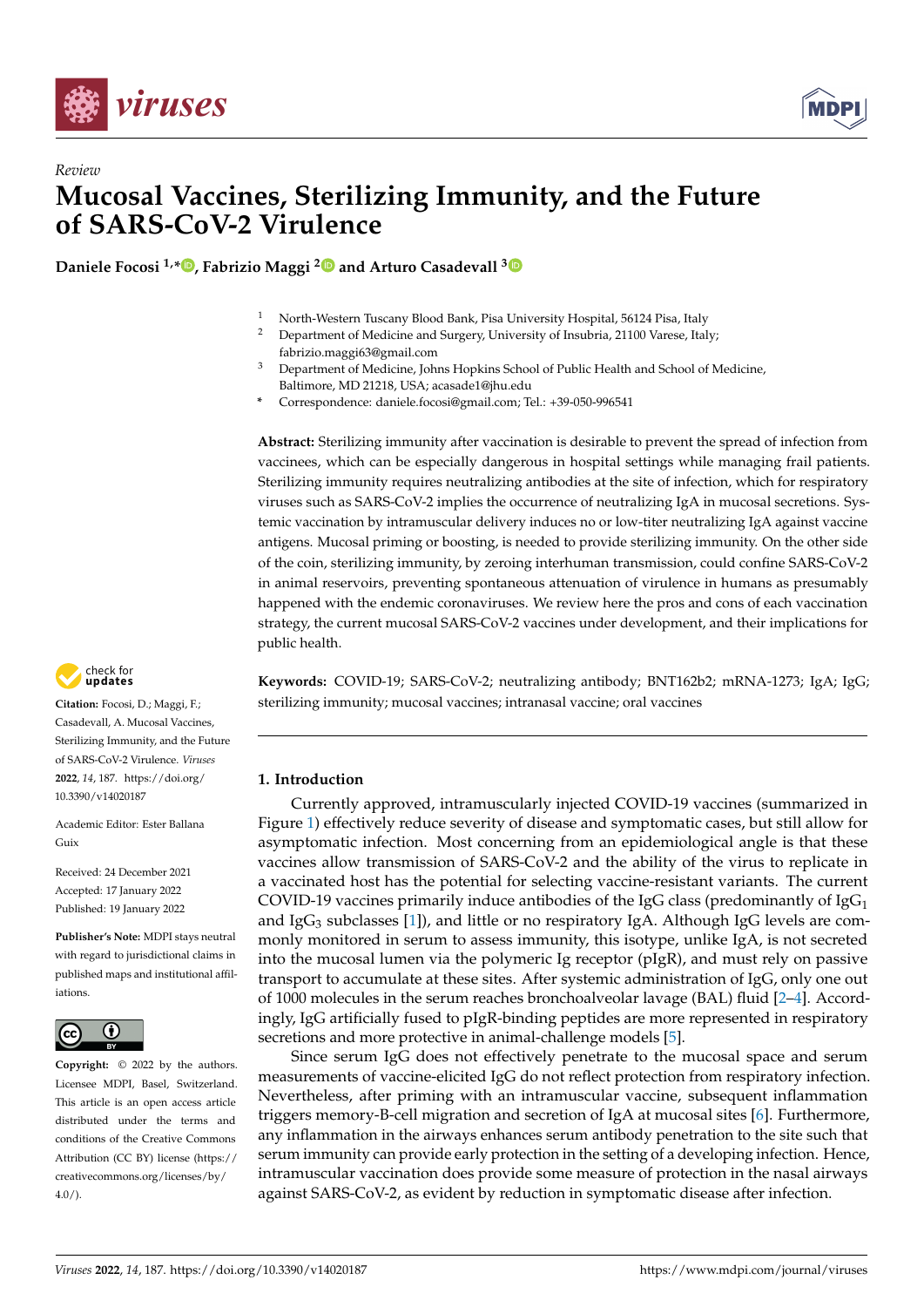<span id="page-1-0"></span>



Asymptomatic infection accounts for one third of SARS-CoV-2-positive nasopharyn-Asymptomatic infection accounts for one third of SARS-CoV-2-positive nasopharyn-geal swabs (NPS), and nearly 75% of cases asymptomatic at the time of the positive NPS win<br>remain asymptomatic [\[7\]](#page-9-5). These estimates are likely to be even higher in vaccinees, where will remain asymptomatic [7]. These estimates are likely to be even higher in vaccinees, breakthrough infections have been demonstrated in asymptomatic subjects [\[8\]](#page-9-6). A person where breakthrough infections have been demonstrated in asymptomatic subjects [8]. A might feel fine, but actually harbor replicating SARS-CoV-2 in the nasopharyngeal mucosa person might feel fine, but actually harbor replicating SARS-CoV-2 in the nasopharyngeal and be able to transmit it to others. Given that systematic daily PCR testing would be too invasive and expensive within randomized controlled trials (RCT), several investigators be to the expensive with experimental randomized controlled trials (RCC), several investigations have advocated use of random NPS PCR to improve estimates of vaccine efficacy (VE) against SARS-CoV-2 infection. Such viral-load measures could also be used to estimate or<br>efficacy against transmission, assuming the existence of a relationship between viral load and transmissibility [\[9\]](#page-9-7). Further supporting this view are data from clinically approved monoclonal antibodies (mAb) to Spike protein—intravenous or subcutaneous injection of anti-SARS-CoV-2 mAbs leads to suboptimal bioavailability in airways, suppressing SARS-CoV-2 replication and lung injury, but allowing robust infection in nasal turbinates in animal models [\[10\]](#page-9-8). For this reason, topical delivery of anti-SARS-CoV-2 mAbs is being turbinates in animal models in animal delivery of animal delivery of animal delivery of animal delivery of an<br>Investigated [\[11\]](#page-9-9). geal swabs (NPS), and nearly 75% of cases asymptomatic at the time of the positive NPS will

We discuss here strategies to prevent asymptomatic carrier status in vaccinees (i.e., how to induce the so-called "sterilizing immunity"), and the theoretical risks of this approach. how to induce the so-called "sterilizing immunity"), and the theoretical risks of this ap-

## 2. The Difference between Infection and Disease

that are in place when the host encounters the specific microbe. To examine how vaccines work it is important to distinguish between infection and disease. Infection is the acquisition of the microbe by the host while disease is a state of the host–microbe interaction when the host has incurred sufficient damage to affect homeostasis [\[12\]](#page-9-10). For most successful vaccines, the measure of efficacy has been reduction in disease since the frequency of infection was not measured. Most current vaccines elicit T-lymphocyte responses and primarily IgG, which provides protection against systemic infection. Robbins et al. proposed that vaccines This simple question is difficult to answer precisely. Vaccines elicit immune responses functioned by neutralizing the infecting inoculum and that this process required a certain amount of antibody [\[13\]](#page-9-11). If sites where initial infection might take place are sites accessible to serum IgG then vaccines can prevent infection, but in most cases, vaccines prevent disease by reducing the inoculum, which in turn reduced host damage and the likelihood of disease. In the case of SARS-CoV-2 there is evidence that initial infection and replication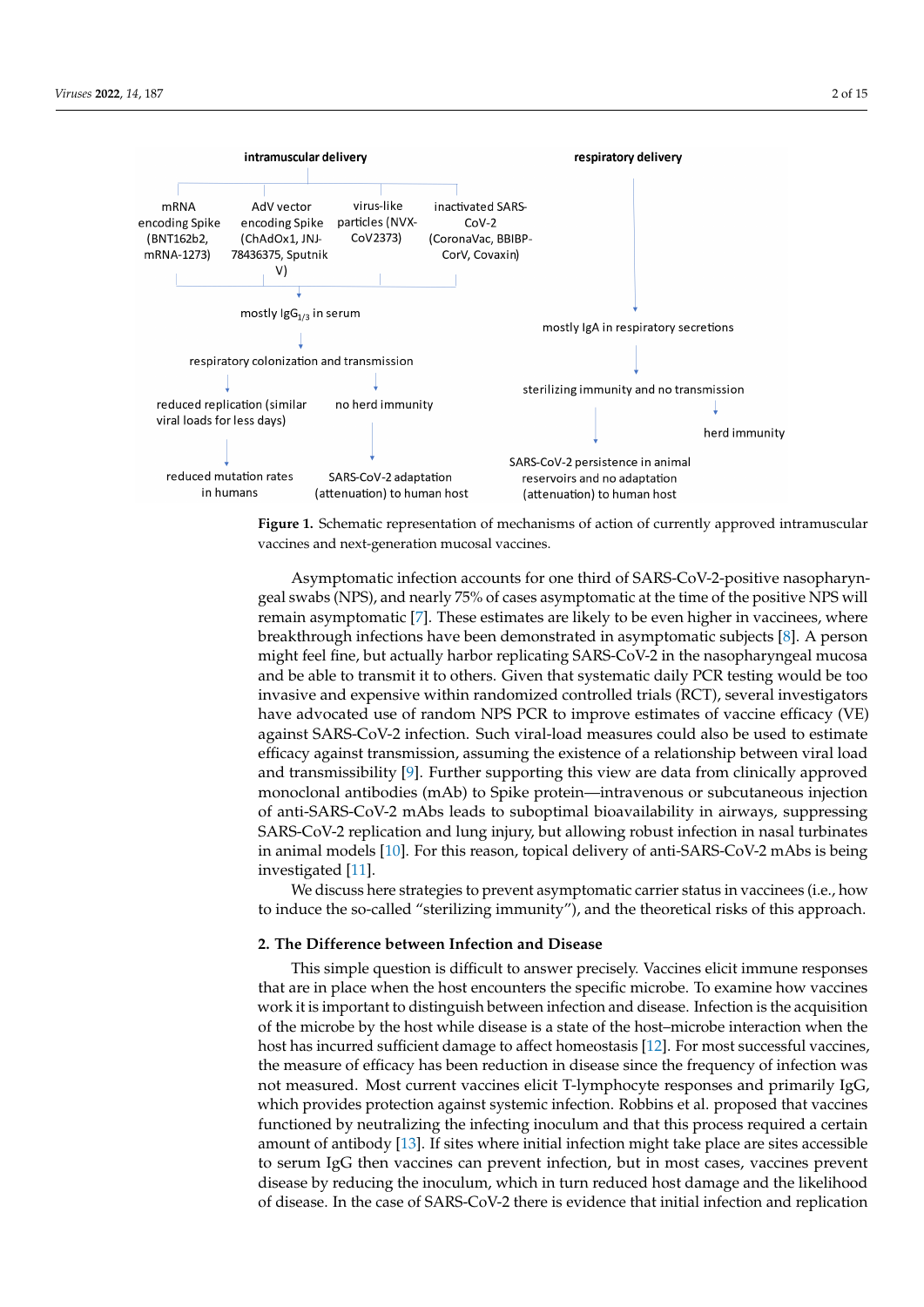occurs in the nasal ciliated cells [\[14\]](#page-9-12), a site that is not accessible to serum IgG unless there is inflammatory damage to the mucosal tissues that allows transudation of serum proteins to the site. Hence, current vaccines for COVID-19 prevent disease but not infection.

## **3. How Sterilizing Immunity Works**

Sterilizing immunity requires timely neutralization of the challenging invader by the humoral immune system. This implies that antibodies are usually more relevant than cell-mediated immunity, at least for viruses and microbes where infection can be directly interfered with by specific antibody. On respiratory mucosae, IgA are the most effective antibody class. Secretory IgA (sIgA), consisting of dimeric IgA, the J chain, and the secretory component, is secreted from glands (e.g., salivary or mammary) and mucosa-associated lymphoid tissue (MALT) onto mucosae, where it neutralizes pathogens. Of interest, sIgA in pre-pandemic human breast milk [\[15](#page-9-13)[,16\]](#page-9-14) and saliva [\[17\]](#page-9-15) cross-react with SARS-CoV-2, but whether such heterologous immunity is protective remains unknown. sIgA, with their short half-life of 6.3 days, also represent a useful biomarker for determining recent SARS-CoV-2 infection. Mucosal immunity is also being exploited for passive immunotherapies. For example, several investigators have proposed edible [\[18\]](#page-9-16) or intranasal [\[19\]](#page-9-17) egg-derived IgY for passive immunotherapy, and expression of viral antigens in the leaves of edible plants (e.g., lettuce) is also being investigated to induce immunity [\[20\]](#page-9-18) Similarly, inhalable bispecific single-domain antibodies neutralize Omicron in a mouse model [\[21\]](#page-10-0).

## **4. Clinically Successful Historical Precedents with Mucosal Vaccines**

Many mucosal surfaces are potential sites for vaccine delivery (e.g., conjunctival, nasal, oral, pulmonary, vaginal, and rectal mucosae); however, logistical and cultural reasons have led researchers to focus mostly on oral, nasal, and pulmonary routes [\[22\]](#page-10-1). Respiratory mucosal vaccines offer several practical advantages over traditional vaccination approaches, facilitating mass-vaccination campaigns [\[23\]](#page-10-2) —increased vaccine stability and shelf-life for dry powdered vaccines, painless delivery using disposable inhalers at home [\[24\]](#page-10-3) (which reduce the requirements for highly trained health-care personnel), and promise eliciting an immune response including sIgA [\[23\]](#page-10-2).

Examples of clinically successful mucosal vaccines based on attenuated viruses include oral vaccines for gastrointestinal viruses (poliovirus and rotavirus) and intranasal vaccines for respiratory viruses (influenza virus and adenovirus).

The first successful polio vaccine developed by Jonas Salk in 1955 was inactivated and administered intramuscularly. Like the current COVID-19 vaccines, it reduced the risk of illness, but could not prevent infection. In 1960, Albert Sabin developed an oral polio vaccine using three attenuated strains of poliovirus; this approach has led to almost complete eradication of polio worldwide, with as few as 140 cases reported in 2020 in Pakistan and Afghanistan. Nevertheless, recombination of the attenuated strain with wild poliovirus led to local outbreaks caused by type 2 poliovirus included in the trivalent oral vaccine (so-called vaccine-derived poliovirus (cVDPDV2)), with 1089 cases in 26 countries in 2020. This encouraged, after April 2016, the removal of the strain from the trivalent oral vaccine, and finally the return to inactivated vaccines [\[25](#page-10-4)[,26\]](#page-10-5).

Oral vaccines for rotavirus have been employed for some time in children, demonstrating high efficacy and safety [\[27](#page-10-6)[,28\]](#page-10-7).

Intranasal influenza vaccines were first used in the 1960s in the former Soviet Union. Licensed intranasal influenza vaccines for humans exploiting nasopharynx-associated lymphoid tissue (NALT) include FluMist/Fluenz™ (MedImmune, Gaithersburg, MD, USA) [\[29\]](#page-10-8) and the Nasovac™ live attenuated nasal spray manufactured by the Serum Institute of India. The same institute also developed an intranasal, live attenuated influenza virus  $A(H_1N_1)$ , vaccine [\[30\]](#page-10-9). None of major flu vaccine manufacturers has engaged with mucosal vaccines yet, so that the majority of flu shots these days are still administered intramuscularly.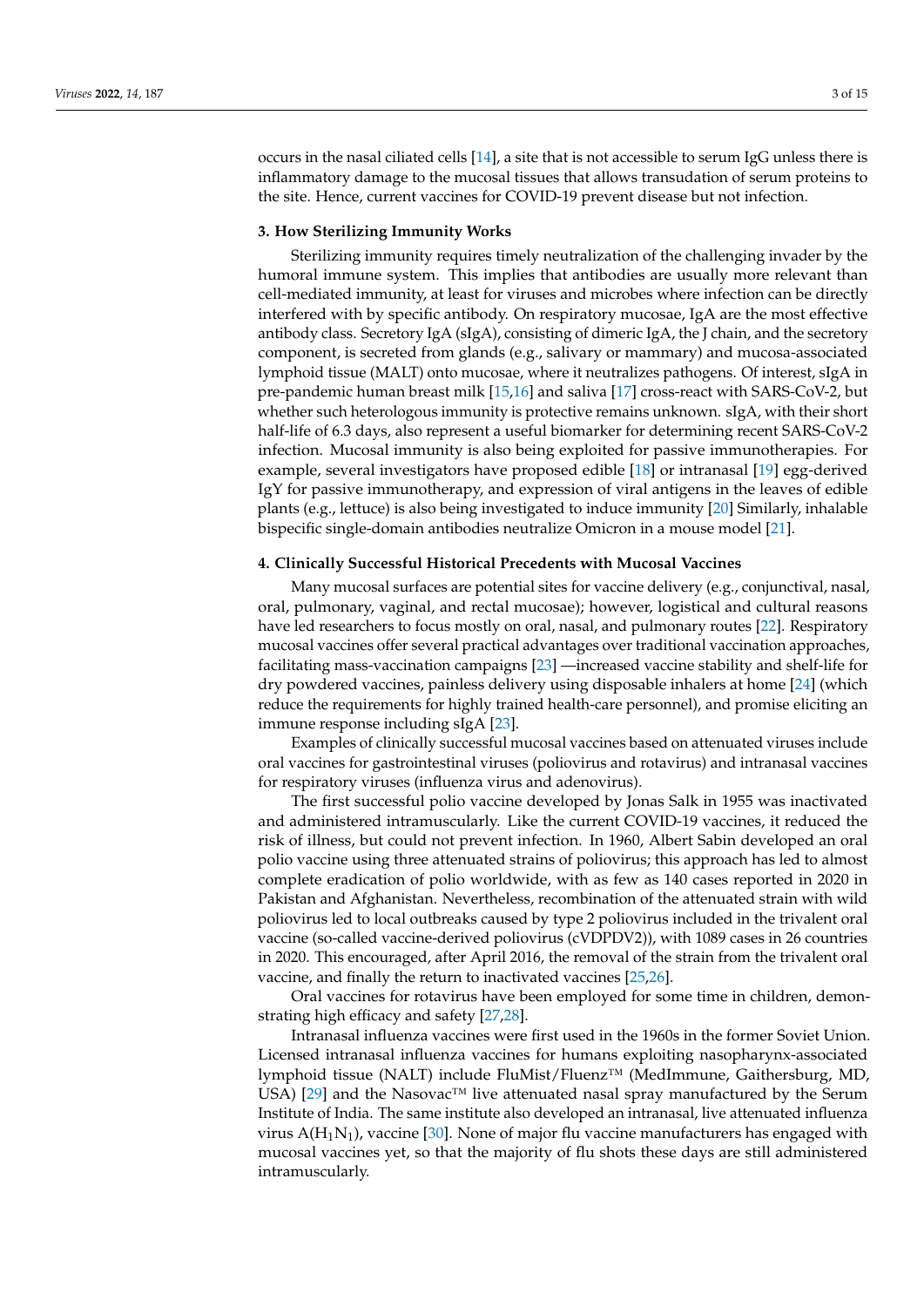Oral vaccines against wild-type adenovirus serotypes 4 and 7 (Ad4 and Ad7) were developed by the National Institutes of Health (NIH) and the US Department of Defense (DoD) in the 1970s. They were originally co-administered [\[31](#page-10-10)[,32\]](#page-10-11) and then re-formulated in 2011 [\[33](#page-10-12)[–37\]](#page-10-13). Both vaccines have increased safety since they do not disseminate systemically, while inducing systemic serum homotypic nAb [\[34,](#page-10-14)[36,](#page-10-15)[37\]](#page-10-13), and providing >90% efficacy against illness at 12 weeks [\[33](#page-10-12)[,34](#page-10-14)[,36,](#page-10-15)[37\]](#page-10-13), which is durable for at least 6 years [\[38\]](#page-10-16).

Hence, vaccines given by mucosal routes are effective and in clinical use. These vaccines provide important precedents for controlling the COVID-19 pandemic and provide great encouragement that similar vaccines can be deployed against SARS-CoV-2.

## **5. IgA Antibodies Play a Key Role in Neutralizing SARS-CoV-2 but Are Rarely Elicited after Intramuscular Vaccination**

Natural SARS-CoV-2 infection usually resolves with the appearance of serum monomeric IgA. In fact, much of the neutralizing activity in convalescent plasma resides in the IgM and IgA fraction [\[39,](#page-10-17)[40\]](#page-10-18). However, while serum IgG to Spike protein is still present in 92% of the participants after 7 months, serum IgA (and IgM) antibodies decline rapidly after the first month post onset of disease [\[41](#page-10-19)[–43\]](#page-10-20).

Dimeric IgA in secretions similarly have a fundamental role in SARS-CoV-2 neutralization [\[44\]](#page-10-21)—after infection, very high serum IgA levels develop in patients with severe COVID-19-associated acute respiratory distress syndrome (ARDS) [\[45\]](#page-10-22), and Spike-specific IgA is dominant in human breast milk [\[15,](#page-9-13)[16,](#page-9-14)[46\]](#page-11-0).

In general, intramuscularly delivered vaccines induce poor mucosal IgA responses. After the first immunization, BNT162b2 induces anti-Spike Ig $G_1$ , Ig $G_3$ , and Ig $A_1$  (and sometimes Ig $G_2$  and IgA<sub>2</sub>) in serum, but only IgG in saliva. One to two weeks after the second dose, IgG levels in saliva and the upper respiratory tract are boosted, while IgA appear in some subjects [\[47\]](#page-11-1). Serum IgA has kinetics of induction and time to peak levels (21 days after first dose and 7–10 days after second dose) that are similar to IgG, but a faster decline (>23% reduction from peak at day  $+80$  after first dose) [\[48\]](#page-11-2).

For human breast milk the isotype profile differs in the antibody response post-COVID-19 and after vaccination. In contrast to natural infection, immunization with mRNA vaccines during lactation increases anti-receptor-binding domain (RBD) IgA levels in milk [\[49,](#page-11-3)[50\]](#page-11-4), but not in serum [\[50\]](#page-11-4). Unfortunately, only <10% of milk samples from vaccinees have high IgA endpoint titers, but secretory antibody released in milk is both stable and resistant to enzymatic degradation in neonatal mucosal tissues [\[3,](#page-9-19)[4\]](#page-9-2).

The paucity of IgA after non-mucosal vaccination suggests that systemically vaccinated patients, while mildly symptomatic or asymptomatic, could still become infected with SARS-CoV-2. There is no conclusive evidence yet as to whether asymptomatically infected vaccinees are infectious since theoretically the virions could be immune-complexed and not infectious [\[51–](#page-11-5)[54\]](#page-11-6), but the similar viral load seen in NPS from infected vaccinees versus infected naives suggests there is a serious risk of transmission. However, vaccinated individuals who develop symptomatic (e.g., breakthrough) infections are contagious for SARS-CoV-2 [\[55\]](#page-11-7). Mild COVID-19 cases in seropositive human vaccinees with positive PCR in different biological matrices (e.g., rectal swab) have also been reported [\[56\]](#page-11-8), and suggest that the infection in these vaccinees is not limited to the nasopharynx. The case for asymptomatic, vaccinated carriers is of particular concern within hospital settings [\[8\]](#page-9-6), where patients undergoing clinic and surgical endonasal procedures commonly generate aerosols [\[57\]](#page-11-9).

Not all systemic vaccines are equally ineffective at inducing mucosal IgA. For example, BNT162b2, but not CoronaVac, induced nasal anti-S1 IgA responses as early as 14 days after the first dose in 72% of subjects, which persisted for up to 50 days after the second dose in 45% of subjects [\[58\]](#page-11-10), and also induced IgA in breastmilk [\[59\]](#page-11-11). Nevertheless, IgA levels in mucosae induced by BNT162b2 or mRNA-1273 are low after the first dose, and decline after the second dose.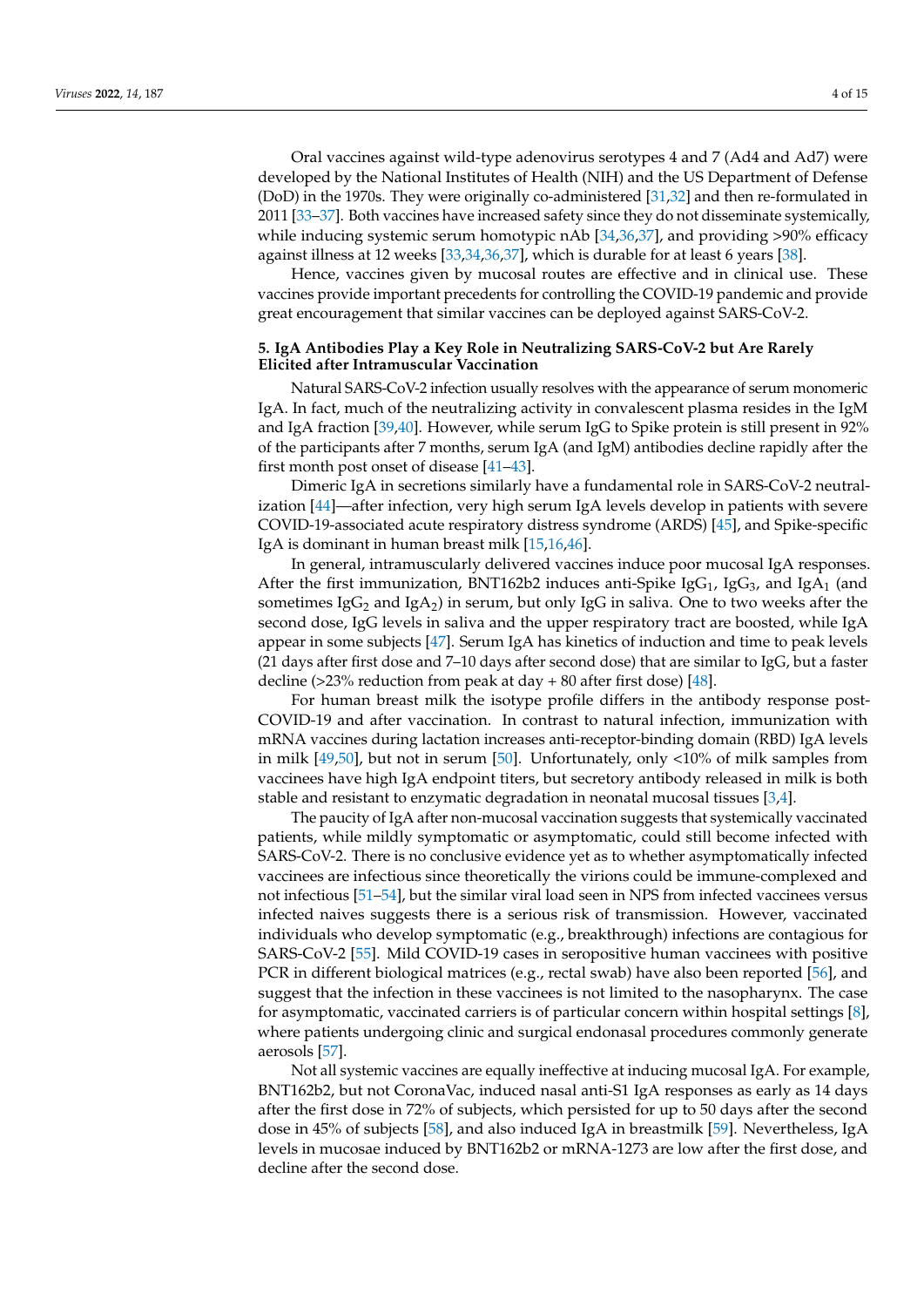# **6. Respiratory Delivery of Vaccines Is Needed to Achieve Sterilizing Immunity against SARS-CoV-2**

Animal models involving the related coronaviruses SARS-CoV [\[60](#page-11-12)[–70\]](#page-12-0) and MERS-CoV [\[60,](#page-11-12)[71](#page-12-1)[–74\]](#page-12-2) show that mucosal vaccination induces long-lasting systemic and mucosal immunity. Preclinical evidence from studies in rodents (mice, golden hamsters, and ferrets) have been similarly positive for SARS-CoV-2 (reviewed in [\[23,](#page-10-2)[75–](#page-12-3)[79\]](#page-12-4) and summarized in Table [1\)](#page-4-0), with the caveat that many studies have not yet been peer-reviewed. At least 14 mucosal vaccines have progressed to the first phase of clinical trials as of 14 December 2021 (Table [2\)](#page-5-0), and several could enter the market in 2022.

Routes other than intramuscular could also lead to antigen dose sparing, which can be relevant to relieving manufacturing bottlenecks during pandemics. While this has been proven for the subcutaneous route [\[80\]](#page-12-5), it has not been formally proven for mucosal routes.

Although we lack formal studies on the efficacy of oral or inhaled vaccines in human subjects lacking parts of the mucosal immune system (e.g., children after removal of the adenoids and tonsils [\[81\]](#page-12-6), or after appendectomy), it seems reasonable to assume that the remaining mucosal immune system is enough to induce a response from the fact that there is no historical record that these individuals are more susceptible after receiving other types of vaccines.

<span id="page-4-0"></span>Table 1. Results of preclinical COVID-19 mucosal vaccines candidates <sup>1</sup>.

| Vaccine                          |                                                                                                                                                                                                                                                  | Adjuvant                  | Animal<br>Schedule<br>Model                                                           |                                                                  | Efficacy                                                                                                                                                                                 | Ref.   |
|----------------------------------|--------------------------------------------------------------------------------------------------------------------------------------------------------------------------------------------------------------------------------------------------|---------------------------|---------------------------------------------------------------------------------------|------------------------------------------------------------------|------------------------------------------------------------------------------------------------------------------------------------------------------------------------------------------|--------|
| Live                             | Live oral                                                                                                                                                                                                                                        | None                      | Post-pyloric<br>administration of<br>SARS-CoV-2 by<br>esophagogastroduo-<br>denoscopy | Rhesus<br>macaques                                               | Limited virus replication in the<br>gastrointestinal tract and minimal to no<br>induction of mucosal antibody titers in<br>rectal swabs, nasal swabs, or<br>bronchoalveolar lavage.      | [82]   |
| Subunit                          | Recombinant RBD protein                                                                                                                                                                                                                          | None                      | Intranasal                                                                            | Mice                                                             | High titers of serum IgG and nAb as well<br>as a significant mucosal immunity                                                                                                            | $[83]$ |
|                                  | Recombinant RBD protein using<br>self-assembling Helicobacter<br><i>pylori-bullfrog ferritin</i><br>nanoparticles, purified from<br>mammalian cells and assembled<br>into 24-mer nanoparticles                                                   | None                      | Intranasal                                                                            | Ferrets                                                          | No fever, body weight loss, or clinical<br>symptoms; rapid clearance of infectious<br>virus in nasal washes and lungs as well<br>as of viral RNA in respiratory organs.                  | [84]   |
|                                  | $RBD + 2$ domains of the viral<br>nucleocapsid protein (N)                                                                                                                                                                                       | Heat-labile               | Three-dose<br>vaccination<br>schedule                                                 | Mice                                                             | Enhanced post-dose-3 nAb, IgG, and IgA<br>production to S- and<br>N-protein-stimulated IFN- $\gamma$ and IL-2<br>secretion by T cells                                                    | [85]   |
|                                  |                                                                                                                                                                                                                                                  | enterotoxin B<br>(LTB)    | Heterologous<br>subcutaneous prime<br>with S1 protein and<br>oral booster             | Rats                                                             | A single oral booster following two<br>subcutaneous priming doses elicited<br>serum IgG and mucosal IgA levels                                                                           |        |
|                                  | S1 nanoparticles                                                                                                                                                                                                                                 | IL-15 and TLR<br>agonists | IM-<br>primed/intranasal<br>(IN)-boosted<br>mucosal vaccine                           | Rhesus<br>macaques                                               | Weaker T-cell and antibody responses,<br>but higher dimeric IgA and IFNa. No<br>detectable subgenomic RNA in upper or<br>lower respiratory tracts                                        | [86]   |
|                                  | S1 protein from the beta variant in<br>PLGA                                                                                                                                                                                                      | CP15                      | Intranasal after WA<br>strain priming 1<br>year before                                | Rhesus<br>macaques                                               | Serum- and bronchoalveolar lavage<br>(BAL)-IgG, secretory nasal- and<br>BAL-IgA, and nAb against the original<br>strain and/or beta variant                                              | [87]   |
| Virus-like<br>particles<br>(VLP) | Outer membrane vesicles of<br>Salmonella typhimurium<br>conjugated with the mammalian<br>cell culture-derived RBD<br>(RBD-OMVs)                                                                                                                  | None                      | Intranasal                                                                            | Golden<br>Syrian<br>hamster<br>(Mesocricetus<br><i>auratus</i> ) | High titers of blood IgG to RBD as well<br>as detectable mucosal responses; no<br>weight loss, lower virus titers in<br>bronchoalveolar lavage fluid, and less<br>severe lung pathology. | [88]   |
|                                  | Tetanus-toxin;<br>VLPs displaying RBD<br><b>TLR7/8</b><br>(CuMVTT-RBD)<br>ligands.                                                                                                                                                               |                           | Intranasal                                                                            | Mice                                                             | Strong RBD- and spike-specific systemic<br>IgG and IgA responses of high avidity;<br>Strong mucosal antibody and plasma cell<br>production in lung tissue                                | [89]   |
|                                  | Thermostable VLP (e-VLPs)<br>harnessed with variable surface<br>proteins (VSPs) from Giardia<br>lamblia, affording them resistance<br>to degradation and expressing<br>pre-fusion stabilized form of S<br>and membrane protein (M)<br>expression | None                      | I.m. prime-oral<br>boost                                                              | Mice and<br>hamsters                                             | Complete protection from a viral<br>challenge; dramatically boosted the IgA<br>mucosal response of intramuscularly<br>injected vaccines.                                                 | [90]   |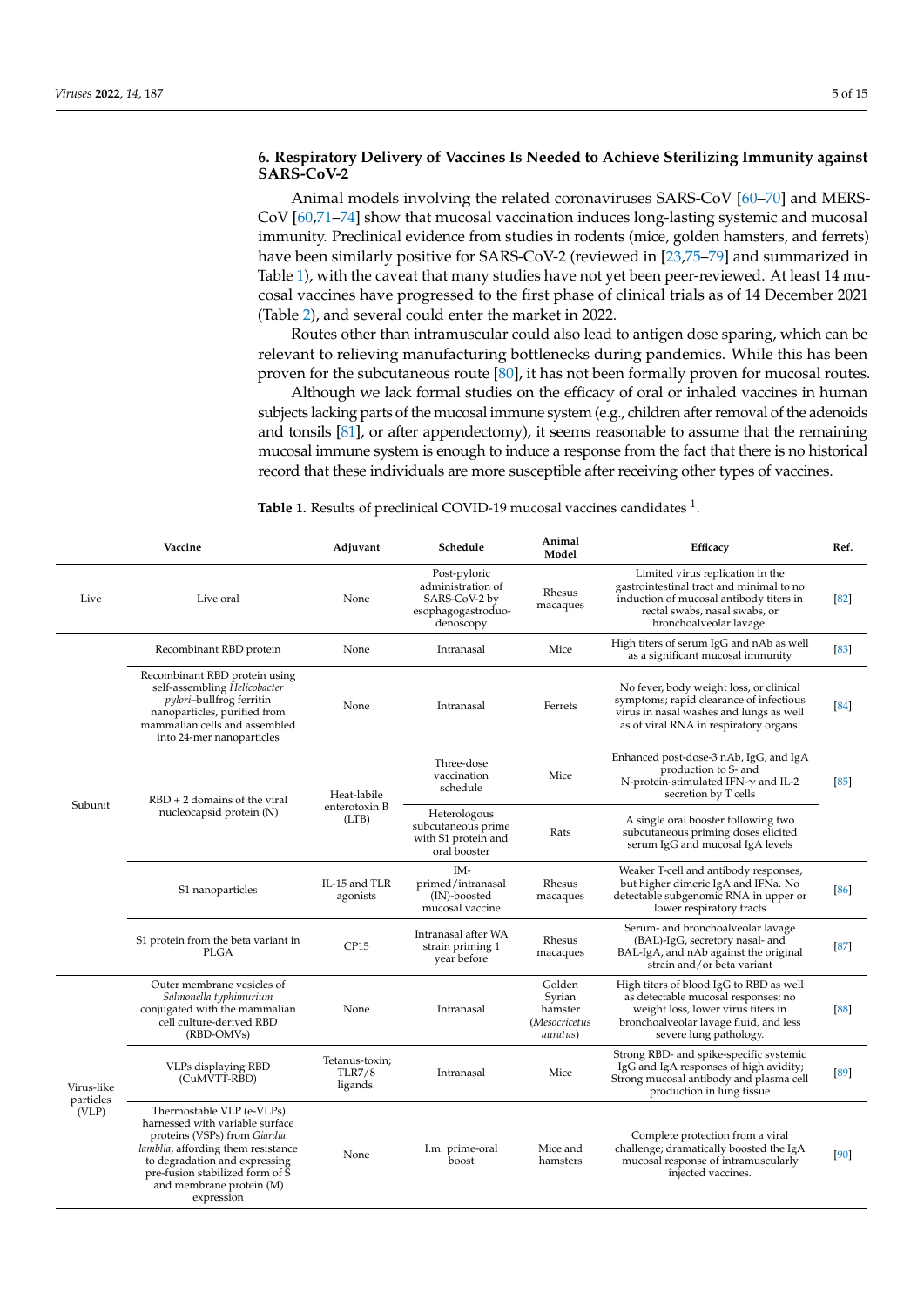|                                                     | Vaccine                                                                                                                                                                                             | Adjuvant | Schedule                                                                                                                        | Animal<br>Model                                       | Efficacy                                                                                                                                                                                                                                                                                                                                                                                                                                                                                                                                         | Ref.        |
|-----------------------------------------------------|-----------------------------------------------------------------------------------------------------------------------------------------------------------------------------------------------------|----------|---------------------------------------------------------------------------------------------------------------------------------|-------------------------------------------------------|--------------------------------------------------------------------------------------------------------------------------------------------------------------------------------------------------------------------------------------------------------------------------------------------------------------------------------------------------------------------------------------------------------------------------------------------------------------------------------------------------------------------------------------------------|-------------|
|                                                     | Adenovirus type 5 AdCOVID™                                                                                                                                                                          | None     | Single-dose<br>intranasal                                                                                                       | Mice                                                  | Elicits systemic and mucosal immunity                                                                                                                                                                                                                                                                                                                                                                                                                                                                                                            | $[91]$      |
| Adenoviral<br>vectors                               | Human adenovirus type 5                                                                                                                                                                             | None     | Single dose<br>intranasal                                                                                                       | mice and<br>ferrets                                   | Complete protection in the upper and<br>lower respiratory tracts.                                                                                                                                                                                                                                                                                                                                                                                                                                                                                | $[92]$      |
|                                                     | Chimpanzee adenovirus encoding<br>prefusion-stabilized Spike                                                                                                                                        | None     | Single dose<br>intranasal                                                                                                       | hACE2<br>transgenic<br>mice                           | High levels of nAbs, systemic, and<br>mucosal IgA and T cell responses, and<br>almost entirely prevents infection in both<br>the upper and lower respiratory tracts;<br>durable high nAb and Fc effector<br>antibody responses in serum and<br>S-specific IgG and IgA secreting<br>long-lived plasma cells in the bone<br>marrow. At 9 months after vaccination,<br>serum antibodies neutralized<br>SARS-CoV-2 strains with B.1.351,<br>B.1.1.28, and B.1.617.1 spike proteins and<br>conferred almost complete protection in<br>the URT and LRT | [93,<br>94] |
|                                                     | Adenovirus 5- and 19a-vectored<br>vaccines                                                                                                                                                          | None     | Intranasal<br>vaccinations with<br>adenovirus 5- and<br>19a-vectored<br>vaccines following a<br>systemic DNA or<br>mRNA priming | Mice                                                  | Strong systemic and mucosal immunity;<br>high levels of IgA and tissue-resident<br>memory T cells in the respiratory tract.<br>Mucosal neutralization of VOC was also<br>enhanced. Importantly, priming with<br>mRNA provoked a more comprehensive<br>T cell response consisting of circulating<br>and tissue-resident memory T cells after<br>the boost, while a DNA priming induced<br>mostly mucosal T cells.                                                                                                                                 | $[95]$      |
| vaccinia<br>vectors                                 | Mucosal homologous plasmid<br>and a heterologous immunization<br>strategy using a plasmid vaccine<br>and a Modified Vaccinia Ankara<br>(MVA) expressing Spike (S) and<br>nucleocapsid (N) antigens. | None     | Mucosal                                                                                                                         | Mice                                                  | nAb in serum and bronchoalveolar<br>lavage; induction of Th1 and Th17<br>responses and polyfunctional T-cells<br>expressing multiple type-1 cytokines<br>(e.g., IFN- $\gamma$ , TNF $\alpha$ , and IL-2) in the<br>lungs and spleen                                                                                                                                                                                                                                                                                                              | [96]        |
|                                                     | Pre-fusion-stabilized Washington<br>strain Spike, expressed from a<br>highly attenuated,<br>replication-competent vaccinia<br>virus construct, NYVAC-KC.                                            | None     | Intranasal                                                                                                                      | Mice                                                  | Fully protected against disease and death<br>from the mouse-adapted strain of<br>SARS-CoV-2, SARS2-N501YMA30,<br>contains a spike that is also heavily<br>mutated, with mutations at four of the<br>five positions in the Omicron spike<br>associated with neutralizing antibody<br>escape (K417, E484, Q493, and N501).                                                                                                                                                                                                                         | $[97]$      |
| Lentiviral<br>vectors                               | Spike                                                                                                                                                                                               | None     | Systemic<br>prime-intranasal<br>boost                                                                                           | hACE2<br>transgenic<br>mice and<br>golden<br>hamsters | $>3$ log <sub>10</sub> decrease in the lung viral loads<br>and reduces local inflammation                                                                                                                                                                                                                                                                                                                                                                                                                                                        | [98]        |
| Rhabdoviral<br>vectors                              | $VSV-SARS2(+G)$ virions<br>generated by G protein<br>trans-complementation                                                                                                                          | None     | Oral                                                                                                                            | Cynomolgus<br>macaques                                | Compared to parental VSV-SARS2,<br>G-supplemented viruses were orally<br>active in virus-naive and vaccine-primed<br>cynomolgus macaques, powerfully<br>boosting SARS-CoV-2 nAb titers                                                                                                                                                                                                                                                                                                                                                           | [99]        |
| Live<br>attenuated<br>influenza<br>virus<br>vectors | LAIV-CA4-RBD<br>LAIV-HK68-RBD                                                                                                                                                                       | None     | Systemic<br>prime-intranasal<br>boost                                                                                           | K18-hACE2<br>mice                                     | Higher systemic and mucosal immune<br>responses, including bronchoalveolar<br>lavage IgA/IgG and lung polyfunctional<br>memory CD8 T cells, including against<br><b>VOC</b>                                                                                                                                                                                                                                                                                                                                                                      | $[100]$     |

**Table 1.** *Cont.*

 $1$  Wording in many of the table cells was taken verbatim from the cited reference to maintain the exact meaning as in the original report.

<span id="page-5-0"></span>

| Country | Company   | <b>Vaccine Name</b> | Technology                                              | <b>Delivery</b><br>Route | Schedule                            | Development<br><b>Progress</b> | <b>NCT</b><br>Identifier |
|---------|-----------|---------------------|---------------------------------------------------------|--------------------------|-------------------------------------|--------------------------------|--------------------------|
| USA     | Altimmune | AdCOVID™            | Replication-<br>deficient<br>adenovirus 5<br>$(RD-Ad5)$ | Intranasal               | Single or<br>two-dose<br>intranasal | Phase I<br>(randomized)        | NCT04679909              |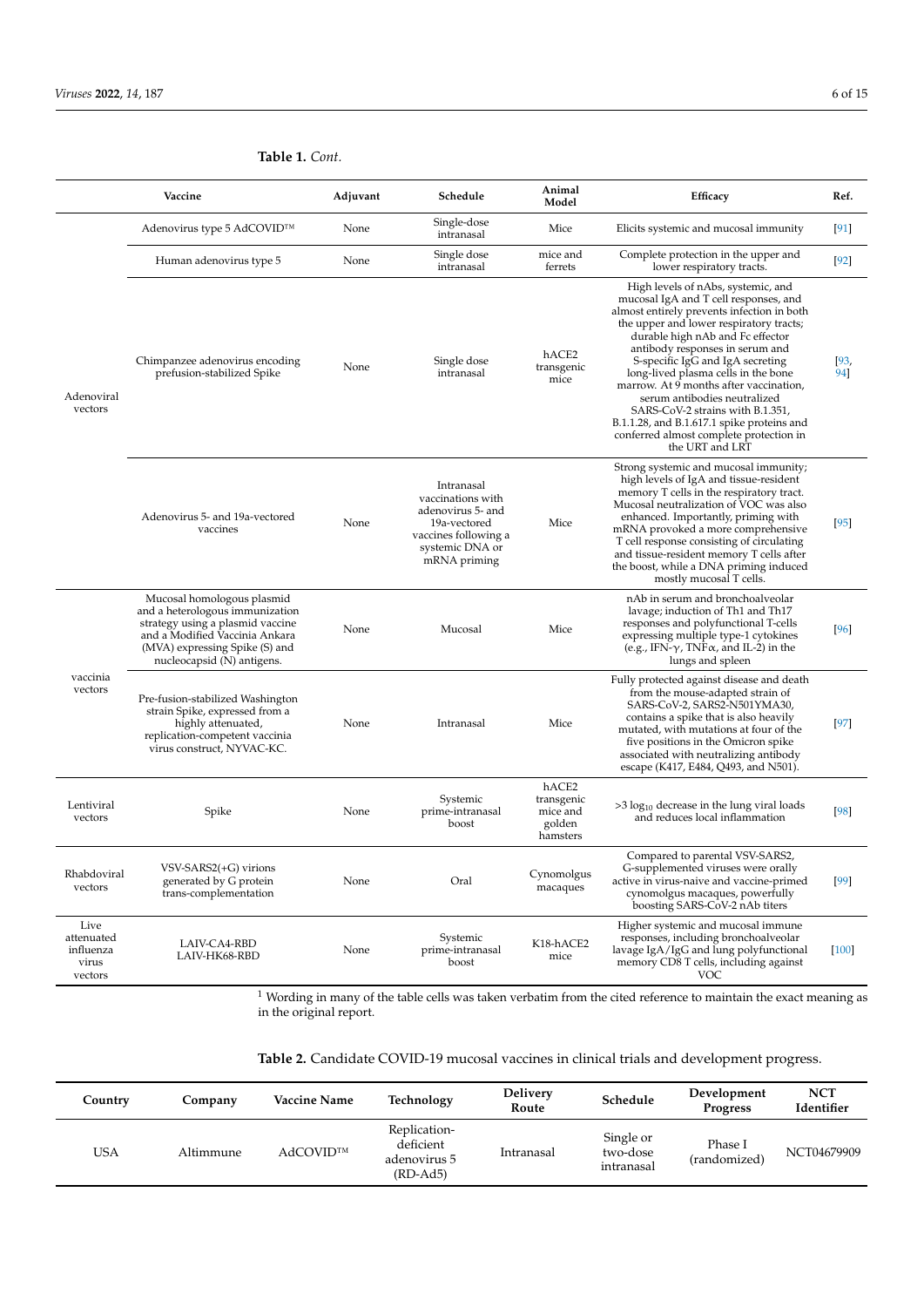| Country                       | Company                                                                                          | Vaccine Name                              | Technology                                                                       | Delivery<br>Route                                     | Schedule                    | Development<br>Progress      | <b>NCT</b><br>Identifier                             |
|-------------------------------|--------------------------------------------------------------------------------------------------|-------------------------------------------|----------------------------------------------------------------------------------|-------------------------------------------------------|-----------------------------|------------------------------|------------------------------------------------------|
| Australia                     | Tetherex Phar-<br>maceuticals<br>Corporation                                                     | $SC-Ad6-1$                                | Adenovirus type<br>6                                                             | Intranasal                                            | Single or<br>multiple doses | Phase I                      | NCT04839042                                          |
| USA-India                     | University of<br>Wisconsin-<br>Madison,<br>FluGen and<br><b>Bharat Biotech</b>                   | <b>BBV154</b><br>(CoroFlu <sup>TM</sup> ) | M2-deficient,<br>single replication<br>(M2SR) influenza<br>virus vector          | Intranasal                                            | Two doses                   | Phase I<br>(randomized)      | NCT04751682                                          |
| <b>USA</b>                    | ImmunityBio,<br>Inc.                                                                             | hAd5-S-Fusion<br>$+$ N-ETSD               | Full-length S and<br>$N +$ enhanced<br>T-cell stimulation<br>domain (ETSD)       | Subcutaneous,<br>sublingual,<br>and oral<br>(capsule) | Single dose                 | Phase $I/II$<br>(randomized) | NCT04732468<br>NCT04845191<br>NCT04591717<br>$[101]$ |
|                               | Vaxart Inc.                                                                                      | VXA-CoV2-1                                | Non-replicating<br>Ad5 encoding<br>Spike [102]                                   | Oral tablet                                           | One or two<br>doses         | Phase II<br>(randomized)     | NCT04563702<br>NCT05067933                           |
| China                         | Institute of<br>Biotechnology,<br>Academy of<br>Military<br>Medical<br>Sciences, PLA<br>of China | Ad5-nCoV                                  | Ad5-nCoV                                                                         | I.m. prime,<br>intranasal<br>boost                    | Two doses                   | Phase I<br>(randomized)      | NCT04552366<br>$[103]$                               |
| Mexico                        | Laboratorio<br>Avi-Mex, S.A.<br>de C.V.                                                          | n.a.                                      | Recombinant<br>Newcastle<br>disease virus<br>(NDV) vectored<br>vaccine           | Intranasal<br>prime-i.m.<br>boost                     | Two doses                   | Phase I                      | NCT04871737                                          |
| UK                            | Codagenix                                                                                        | COVI-VAC                                  | Live-attenuated<br>virus                                                         | Intranasal                                            | Single or two<br>doses      | Phase I<br>(randomized)      | NCT04619628                                          |
| UK                            | University of<br>Oxford                                                                          | ChAdOx1<br>$n$ Cov-19                     | Chimpanzee<br>adenovirus<br>expressing Spike<br><b>RBD</b>                       | Intranasal                                            | Single dose                 | Phase I                      | NCT04816019                                          |
| <b>USA</b>                    | CyanVac LLC                                                                                      | CVXGA1-001                                | Parainfluenza<br>virus 5<br>(PIV5)-vectored<br>expressing<br>SARS-CoV-2<br>Spike | Intranasal                                            | Single dose                 | Phase I                      | NCT04954287                                          |
| <b>USA</b>                    | Meissa<br>Vaccines, Inc                                                                          | MV-014-212                                | Live attenuated<br>vaccine against<br>RSV expressing<br>Spike of<br>SARS-CoV-2.  | Intranasal                                            | Single or two<br>doses      | Phase I                      | NCT04798001                                          |
| <b>USA</b>                    | Symvivo<br>Corporation                                                                           | bacTRL-Spike                              | Live<br>Bifidobacterium<br>longum,<br>delivering<br>plasmids<br>encoding Spike   | Oral                                                  | Single dose                 | Phase I                      | NCT04334980                                          |
| New<br>Zealand-<br><b>USA</b> | Syneos Health-<br>VaxForm<br><b>LLC</b>                                                          | CoV2-OGEN1                                | n.a.                                                                             | Oral<br>suspension                                    | Single dose                 | phase I                      | NCT04893512                                          |
| Hong Kong                     | University of<br>Hong Kong                                                                       | DelNS1-nCoV-<br><b>RBD</b><br>LAIV        | Live attenuated<br>influenza virus<br>expressing Spike<br>RBD                    | Intranasal                                            | Single dose                 | Phase I                      | NCT04809389<br>ChiCTR2000037782                      |

# **Table 2.** *Cont.*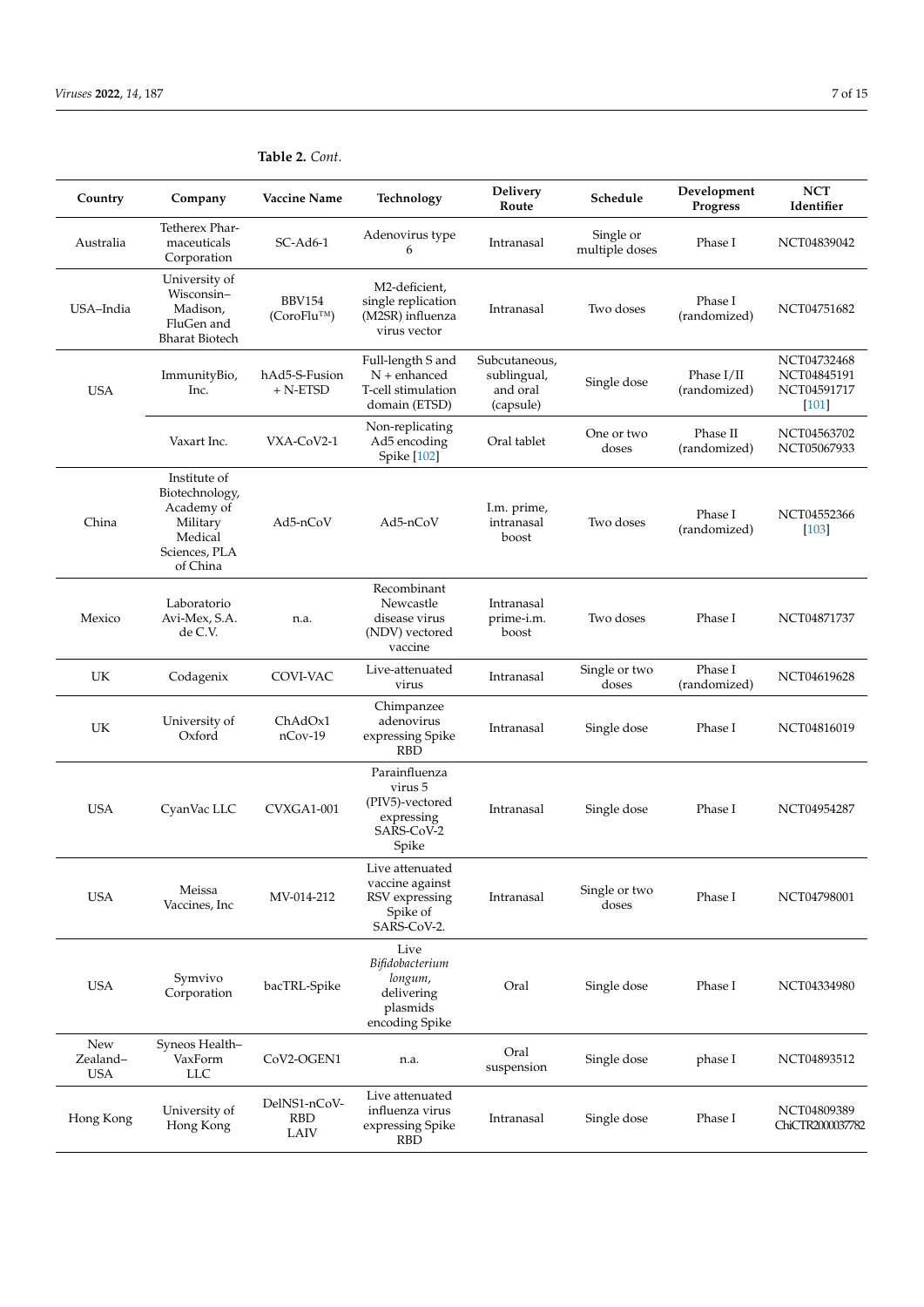## **7. Sterilizing Immunity and the Future of SARS-CoV-2 Virulence**

In the case of a vaccine not inducing sterilizing immunity, ongoing transmission is expected to facilitate attenuation to human hosts, although experiences with such "leaky" vaccines in farmed animals have not been conclusive. For example, using Marek disease virus (MDV) in chickens, nonsterilizing vaccines may increase [\[104\]](#page-13-13) or decrease [\[105\]](#page-13-14) virulence. Generally, the more a virus circulates, the better should be its adaptation to the host. Evolutionary models suggest that trade-off between virulence and transmissivity maximizes pathogen fitness while reducing virulence, but it is unclear whether this is a universal phenomenon for all viruses [\[106\]](#page-13-15). In fact, much depends on the relationship between virulence and transmissibility and the cost of virulence for the microbe in question [\[107\]](#page-13-16). For organisms that require virulence for transmission to a new host the capacity for pathogenicity is essential to their survival and attenuation should not necessarily be expected [\[107\]](#page-13-16)). For SARS-CoV-2 we already know that asymptomatic spread is possible, implying that virulence is not essential for transmissibility. The rapidity of attenuation (decades to millions of years) stems from variables such as lethality and transmission efficiency, making it impossible to draw predictions. While attenuation with circulation among humans is not a universal trajectory, in the past many respiratory viruses have spontaneously attenuated in time, including coronaviruses (e.g., OC-43, which evolved from the causal agent of the 1885–1894 Russian flu pandemic [\[108\]](#page-13-17) to the virus currently causing common flu). Evidence of mild spontaneous attenuation of human viruses also comes more RNA viruses (e.g., influenza virus A(H1N1) [\[109,](#page-13-18)[110\]](#page-13-19), dengue virus type 2 [\[111\]](#page-13-20), and Ebolavirus, from HIV [\[112,](#page-13-21)[113\]](#page-13-22), although such pathogens are far from being avirulent. The ongoing SARS-CoV-2 pandemic was an unprecedented opportunity to monitor reproductive numbers  $(R_t)$  in real-time, and we observed an increase from 1.2 for the original Wuhan strain to 4.0 for the current Delta-plus variant of concern (VOC) [\[114\]](#page-13-23): in other words, more virulent and less transmissive variants were rapidly replaced by more transmissive and less virulent variants. Currently, the evolutive process is ongoing with more than 170 Delta sublineages competing each other [\[115\]](#page-14-0) and another VOC, dubbed Omicron, recently reported [\[116](#page-14-1)[,117\]](#page-14-2). Given the increasing spread of attenuated SARS-CoV-2 strains from asymptomatic carriers during lockdown periods, competition of attenuated SARS-CoV-2 strains with the non-attenuated ones has been hypothesized to contribute towards reducing overall virulence [\[118\]](#page-14-3). Attenuated viral strains have been a pillar of immunization campaigns for decades, and their intended circulation should not be underestimated.

On the other hand, vaccines causing sterilizing immunity in humans come with the additional risk of preventing spontaneous attenuation by abrogating viral replication and evolution thus pushing the virus into animal reservoirs, where it remains a zoonosis with the possibility of reintroduction into human populations with variants with increased morbidity and lethality (back-adaptation). SARS-CoV-2 is a panzootic virus, and, of interest, all the four current VOCs are able to completely overcome the former Spike restriction for mouse ACE2, and individual VOCs show higher affinities for rat, ferret, and civet ACE2 receptors thanks to N501Y and E484K substitutions in the RBD of Spike.

That said, increased circulation comes with the serious risk of an attenuated lineage reverting to a more virulent one, via single nucleotide mutations, deletions, or recombination. Multiple coronavirus subgenera have a tendency for recombination in low GC genome regions, non-coding regions, edges of genes, and nondisruptive Spike sites [\[119\]](#page-14-4). For SARS-CoV-2, two recombinant lineages are already in circulation (XA and XB).

Furthermore, RNA viruses are extremely prone to mutation, exposing them to socalled "lethal mutagenesis" [\[120\]](#page-14-5), which has been supposed to have caused the sudden disappearance of SARS-CoV-1 [\[121\]](#page-14-6). With SARS-CoV-2, this hypothesis has been used recently to explain sudden reduction in incidence of the Delta VOC in Japan [\[114\]](#page-13-23), but competition from more fit sublineages remains an alternative explanation. Hence, both sterilizing and non-sterilizing vaccines are likely to have a major impact on the course of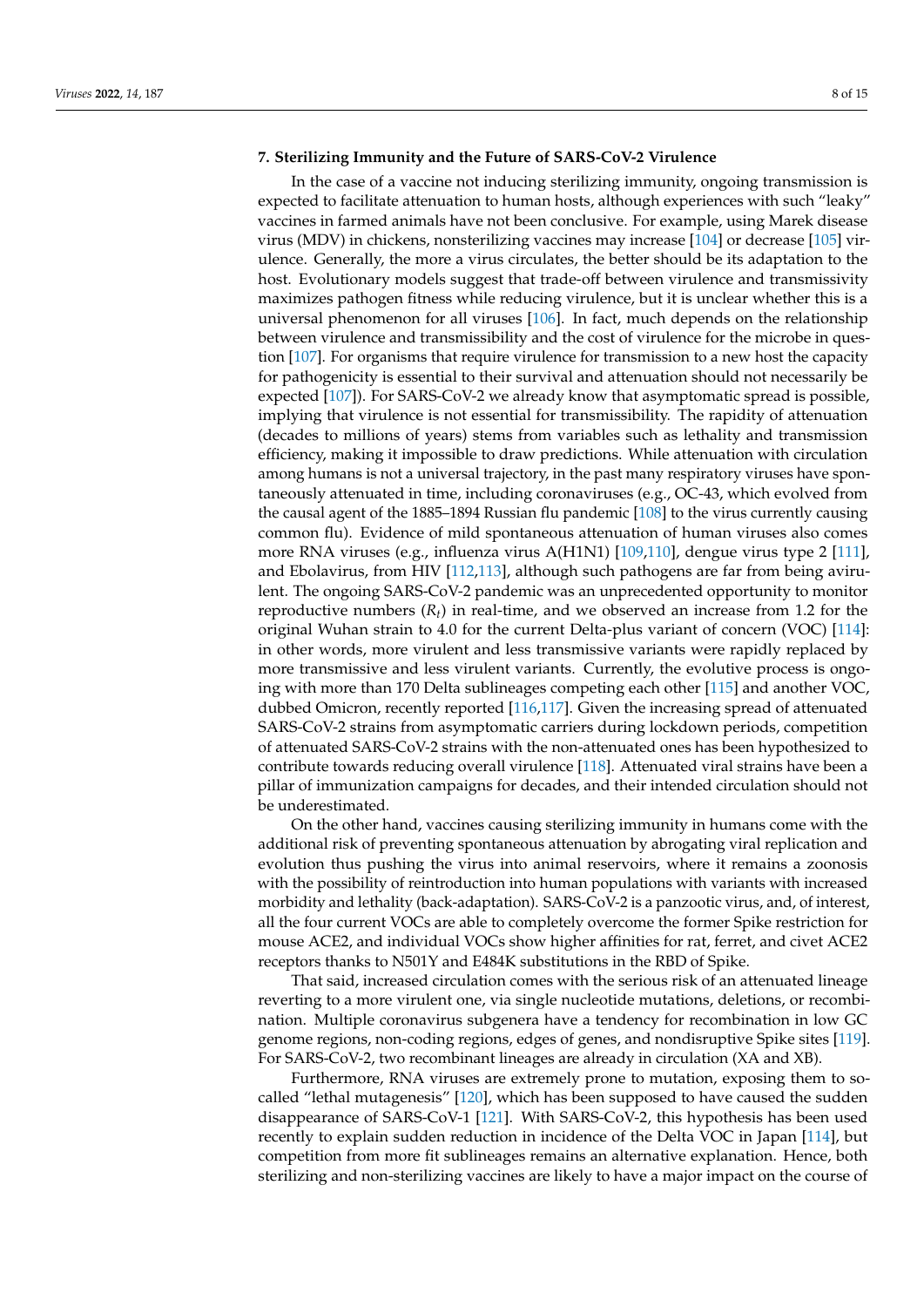SARS-CoV-2 virulence evolution for humans, which could pose new future challenges as humanity continues to confront the threat from this virus.

## **8. The Challenge of Vaccine Non-Responders**

As with any social need, a compromise is often required between the unmet needs of the vulnerable individuals and the general safety to the immunocompetent population. Poor vaccine responses, persisting after three doses, remain a serious problem for immunocompromised patients [\[122\]](#page-14-7). These individuals remain at risk for infection and disease and represent a significant population given the success of modern medicine to treat many oncologic and rheumatologic conditions with therapies that impair immunity. Hence, the problem of non-vaccine-responding immunosuppressed individuals is likely to complicate any efforts to contain or end the pandemic as these hosts remain vulnerable to SARS-CoV-2 and, by replicating the virus for long times, represent an ideal landscape for emergence of viral variants. Prophylaxis with passive immunotherapies is nowadays feasible with s.c. mAbs cocktails (including long-acting antibodies), i.m. hyperimmune sera, or i.v. convalescent plasma. While RCTs are ongoing, there is huge rationale for expecting efficacy from such pre-exposure prophylaxis.

## **9. Are Systemic COVID-19 Vaccines Just "Selfish" Vaccines?**

Systemic vaccines unable to provide herd immunity are recognized as "selfish" by generalist press, i.e., they are considered beneficial exclusively for the vaccinee themselves, who is spared from severe disease. Actually, this is a misperception given the obvious social benefits from reduced COVID-19 mortality and morbidity and hospital decongestion, the benefits of systemic vaccines go far beyond the mitigation of COVID-19 course. For example, a shorter duration of viral shedding in NPS (despite peak loads largely similar to unvaccinated cases) leads to reduction of community transmission and to lower probability of within-host mutations. On a wider perspective, the heterogeneity of the SARS-CoV-2 lineages is inversely correlated with rate of vaccination (specifically demonstrated for the Delta VOC on an individual perspective, viral isolates recovered from vaccine breakthrough patients show 2.3-fold lower diversity in known SARS-CoV-2 B cell epitopes in comparison to unvaccinated COVID-19 patients [\[123\]](#page-14-8). Hence, the vaccines are already potentially taking a biological toll on viral fitness by reducing its genetic diversity.

## **10. Conclusions**

Vaccines remains the best hope for ending the COVID-19 pandemic and reducing mortality. The development of several effective vaccines within the first year of the pandemic was a remarkable accomplishment. Mucosal vaccines were not the primary/first approach taken with SARS-CoV-2 because at the beginning of the pandemic we had poor knowledge of how sterilizing immunity worked against coronaviruses. Nevertheless, vaccines that elicit systemic immunity without mucosal immunity are unlikely to end the pandemic because these prevent disease and not infection, and every case of infection involves viral replication with the opportunity for the emergence of vaccine-resistant variants. Every preventive or therapeutic human intervention against a pathogen creates selective pressure that can lead to the emergence of escape variants [\[124\]](#page-14-9) and vaccines are no exception. This may apply to competition among lineages as well as accelerated intra-vaccinee evolution. The situation with COVID-19 calls for continued research in vaccine development and given the extent of the global calamity brought by SARS-CoV-2 we anticipate the need for, and development of, a new generation of vaccines that elicit mucosal immunity against multiple viral antigens. Further studies combining post-vaccination monitoring and genetic sequencing of SARS-CoV-2-positive cases are warranted to clarify the effects of altering the natural viral evolution with vaccination campaigns.

**Funding:** This research received no external funding.

**Institutional Review Board Statement:** Not applicable.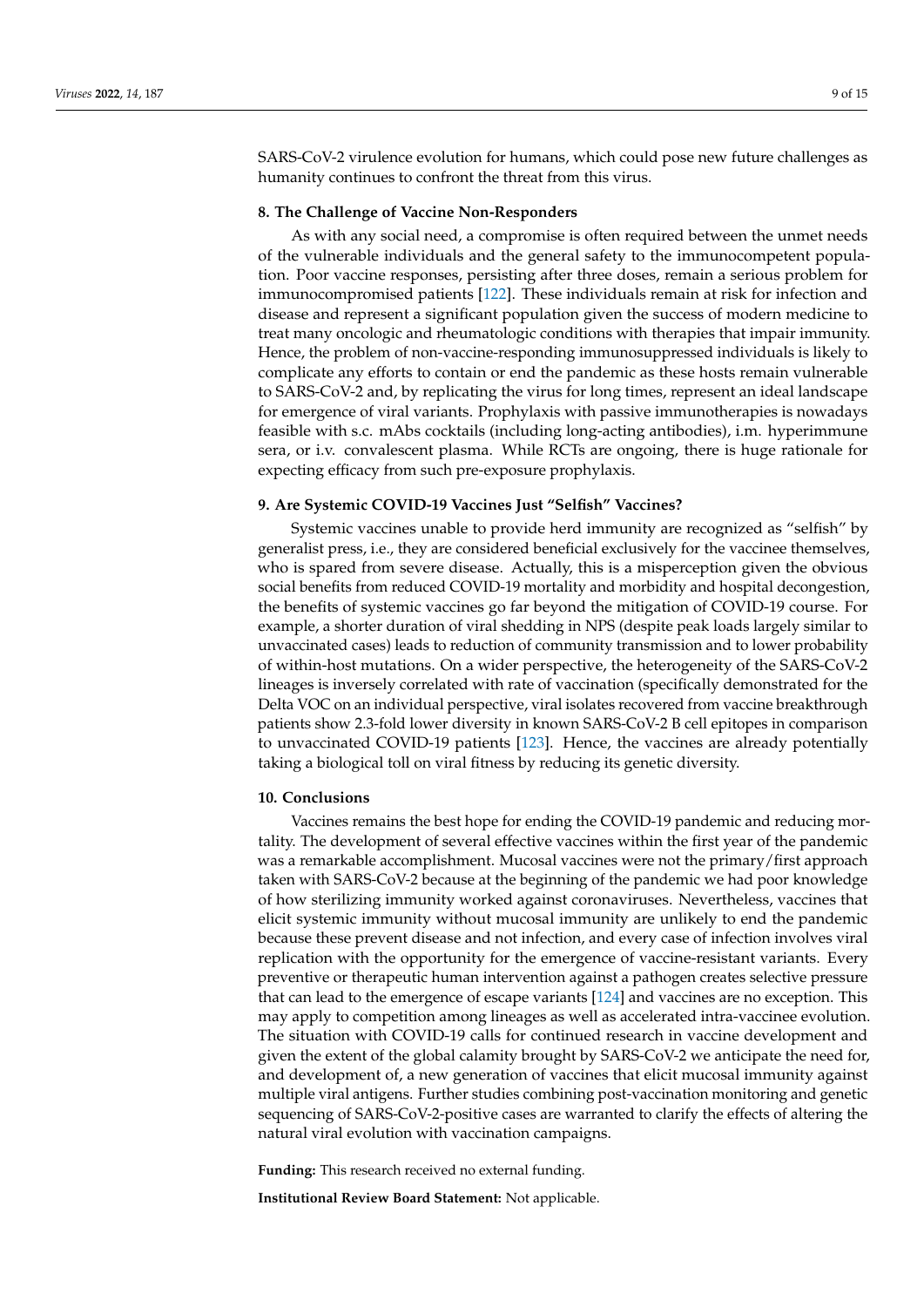**Informed Consent Statement:** Not applicable.

**Data Availability Statement:** Data available in a publicly accessible repositories.

**Conflicts of Interest:** D.F. received fees for the advisory board by Novavax. The other authors declare no conflict of interest related to this manuscript.

## **References**

- <span id="page-9-0"></span>1. Ewer, K.J.; Barrett, J.R.; Belij-Rammerstorfer, S.; Sharpe, H.; Makinson, R.; Morter, R.; Flaxman, A.; Wright, D.; Bellamy, D.; Bittaye, M.; et al. T cell and antibody responses induced by a single dose of ChAdOx1 nCoV-19 (AZD1222) vaccine in a phase 1/2 clinical trial. *Nat. Med.* **2021**, *27*, 270–278. [\[CrossRef\]](http://doi.org/10.1038/s41591-020-01194-5)
- <span id="page-9-1"></span>2. Hart, T.K.; Cook, R.M.; Zia-Amirhosseini, P.; Minthorn, E.; Sellers, T.S.; Maleeff, B.E.; Eustis, S.; Schwartz, L.W.; Tsui, P.; Appelbaum, E.R.; et al. Preclinical efficacy and safety of mepolizumab (SB-240563), a humanized monoclonal antibody to IL-5, in cynomolgus monkeys. *J. Allergy Clin. Immunol.* **2001**, *108*, 250–257. [\[CrossRef\]](http://doi.org/10.1067/mai.2001.116576)
- <span id="page-9-19"></span>3. Peebles, R.S., Jr.; Liu, M.C.; Lichtenstein, L.M.; Hamilton, R.G. IgA, IgG and IgM quantification in bronchoalveolar lavage fluids from allergic rhinitics, allergic asthmatics, and normal subjects by monoclonal antibody-based immunoenzymetric assays. *J. Immunol. Methods* **1995**, *179*, 77–86. [\[CrossRef\]](http://doi.org/10.1016/0022-1759(94)00275-2)
- <span id="page-9-2"></span>4. Wu, H.; Pfarr, D.S.; Johnson, S.; Brewah, Y.A.; Woods, R.M.; Patel, N.K.; White, W.I.; Young, J.F.; Kiener, P.A. Development of motavizumab, an ultra-potent antibody for the prevention of respiratory syncytial virus infection in the upper and lower respiratory tract. *J. Mol. Biol.* **2007**, *368*, 652–665. [\[CrossRef\]](http://doi.org/10.1016/j.jmb.2007.02.024)
- <span id="page-9-3"></span>5. Borrok, M.J.; DiGiandomenico, A.; Beyaz, N.; Marchetti, G.M.; Barnes, A.S.; Lekstrom, K.J.; Phipps, S.S.; McCarthy, M.P.; Wu, H.; Dall'Acqua, W.F.; et al. Enhancing IgG distribution to lung mucosal tissue improves protective effect of anti-pseudomonas aeruginosa antibodies. *JCI Insight* **2018**, *3*, e97844. [\[CrossRef\]](http://doi.org/10.1172/jci.insight.97844) [\[PubMed\]](http://www.ncbi.nlm.nih.gov/pubmed/29925682)
- <span id="page-9-4"></span>6. Piano Mortari, E.; Russo, C.; Vinci, M.R.; Terreri, S.; Fernandez Salinas, A.; Piccioni, L.; Alteri, C.; Colagrossi, L.; Coltella, L.; Ranno, S.; et al. Highly-specific memory B cells generation after the 2nd dose of BNT162b2 vaccine compensate for the decline of serum antibodies and absence of mucosal IgA. *Cells* **2021**, *10*, 2541. [\[CrossRef\]](http://doi.org/10.3390/cells10102541) [\[PubMed\]](http://www.ncbi.nlm.nih.gov/pubmed/34685521)
- <span id="page-9-5"></span>7. Oran, D.; Topol, E. The proportion of SARS-CoV-2 infections that are asymptomatic. *Ann. Intern. Med.* **2021**, *174*, 1344–1345. [\[CrossRef\]](http://doi.org/10.7326/L21-0491) [\[PubMed\]](http://www.ncbi.nlm.nih.gov/pubmed/34543599)
- <span id="page-9-6"></span>8. Novazzi, F.; Taborelli, S.; Baj, A.; Focosi, D.; Maggi, F. Asymptomatic SARS-CoV-2 vaccine breakthrough infections in health care workers identified through routine universal surveillance testing. *Ann. Intern. Med.* **2021**, *174*, 1770–1772. [\[CrossRef\]](http://doi.org/10.7326/M21-3486) [\[PubMed\]](http://www.ncbi.nlm.nih.gov/pubmed/34662153)
- <span id="page-9-7"></span>9. Kennedy-Shaffer, L.; Kahn, R.; Lipsitch, M. Estimating vaccine efficacy against transmission via effect on viral load. *Epidemiology* **2021**, *32*, 820–828. [\[CrossRef\]](http://doi.org/10.1097/EDE.0000000000001415)
- <span id="page-9-8"></span>10. Zhou, D.; Chan, J.F.-W.; Zhou, B.; Zhou, R.; Li, S.; Shan, S.; Liu, L.; Zhang, A.J.; Chen, S.J.; Chan, C.C.-S.; et al. Robust SARS-CoV-2 infection in nasal turbinates after treatment with systemic neutralizing antibodies. *Cell Host Microbe* **2021**, *29*, 551–563.e555. [\[CrossRef\]](http://doi.org/10.1016/j.chom.2021.02.019) [\[PubMed\]](http://www.ncbi.nlm.nih.gov/pubmed/33657424)
- <span id="page-9-9"></span>11. Halwe, S.; Kupke, A.; Vanshylla, K.; Liberta, F.; Gruell, H.; Zehner, M.; Rohde, C.; Kraehling, V.; Gellhorn-Serra, M.; Kreer, C.; et al. Intranasal administration of a monoclonal neutralizing antibody protects mice against SARS-CoV-2 infection. *Viruses* **2021**, *13*, 1498. [\[CrossRef\]](http://doi.org/10.3390/v13081498)
- <span id="page-9-10"></span>12. Casadevall, A.; Pirofski, L.A. Host-pathogen interactions: Redefining the basic concepts of virulence and pathogenicity. *Infect. Immun.* **1999**, *67*, 3703–3713. [\[CrossRef\]](http://doi.org/10.1128/IAI.67.8.3703-3713.1999)
- <span id="page-9-11"></span>13. Robbins, J.B.; Schneerson, R.; Szu, S.C. Perspective: Hypothesis: Serum IgG antibody is sufficient to confer protection against infectious diseases by inactivating the inoculum. *J. Infect. Dis.* **1995**, *171*, 1387–1398. [\[CrossRef\]](http://doi.org/10.1093/infdis/171.6.1387)
- <span id="page-9-12"></span>14. Ahn, J.H.; Kim, J.; Hong, S.P.; Choi, S.Y.; Yang, M.J.; Ju, Y.S.; Kim, Y.T.; Kim, H.M.; Rahman, M.D.T.; Chung, M.K.; et al. Nasal ciliated cells are primary targets for SARS-CoV-2 replication in the early stage of COVID-19. *J. Clin. Investig.* **2021**, *131*, e148517. [\[CrossRef\]](http://doi.org/10.1172/JCI148517)
- <span id="page-9-13"></span>15. Fox, A.; Marino, J.; Amanat, F.; Krammer, F.; Hahn-Holbrook, J.; Zolla-Pazner, S.; Powell, R.L. Robust and specific secretory IgA against SARS-CoV-2 detected in human milk. *iScience* **2020**, *23*, 101735. [\[CrossRef\]](http://doi.org/10.1016/j.isci.2020.101735) [\[PubMed\]](http://www.ncbi.nlm.nih.gov/pubmed/33134887)
- <span id="page-9-14"></span>16. Demers-Mathieu, V.; Do, D.M.; Mathijssen, G.B.; Sela, D.A.; Seppo, A.; Järvinen, K.M.; Medo, E. Difference in levels of SARS-CoV-2 S1 and S2 subunits- and nucleocapsid protein-reactive SIgM/IgM, IgG and SIgA/IgA antibodies in human milk. *J. Perinatol. Off. J. Calif. Perinat. Assoc.* **2020**, *1*, 1–10. [\[CrossRef\]](http://doi.org/10.1038/s41372-020-00805-w)
- <span id="page-9-15"></span>17. Tsukinoki, K.; Yamamoto, T.; Handa, K.; Iwamiya, M.; Ino, S.; Sakurai, T. Detection of cross-reactive IgA in saliva against SARS-CoV-2 Spike1 subunit. *PLoS ONE* **2021**, *16*, e0249979. [\[CrossRef\]](http://doi.org/10.1371/journal.pone.0249979) [\[PubMed\]](http://www.ncbi.nlm.nih.gov/pubmed/34813596)
- <span id="page-9-16"></span>18. Kadiyala, G.; Iyer, S.; Meher, K.; Vangala, S.; Chandran, S.; Saxena, U. Preparation of ingestible antibodies to neutralize the binding of SarsCoV2 RBD (receptor binding domain) to human ACE2 Receptor. *bioRxiv* **2021**. [\[CrossRef\]](http://doi.org/10.1101/2021.10.19.464951)
- <span id="page-9-17"></span>19. Frumkin, L.R.; Lucas, M.; Scribner, C.L.; Ortega-Heinly, N.; Rogers, J.; Yin, G.; Hallam, T.J.; Yam, A.; Bedard, K.; Begley, R.; et al. Egg-derived anti-SARS-CoV-2 immunoglobulin Y (IgY) with broad variant activity as intranasal prophylaxis against COVID-19: Preclinical studies and randomized controlled phase 1 clinical trial. *medRxiv* **2022**. [\[CrossRef\]](http://doi.org/10.1101/2022.01.07.22268914)
- <span id="page-9-18"></span>20. Power, M.; Azad, T.; Bell, J.C.; MacLean, A. Plant-based expression of SARS-CoV-2 antigens for use in an oral vaccine. *bioRxiv* **2021**. [\[CrossRef\]](http://doi.org/10.1101/2021.12.07.471131)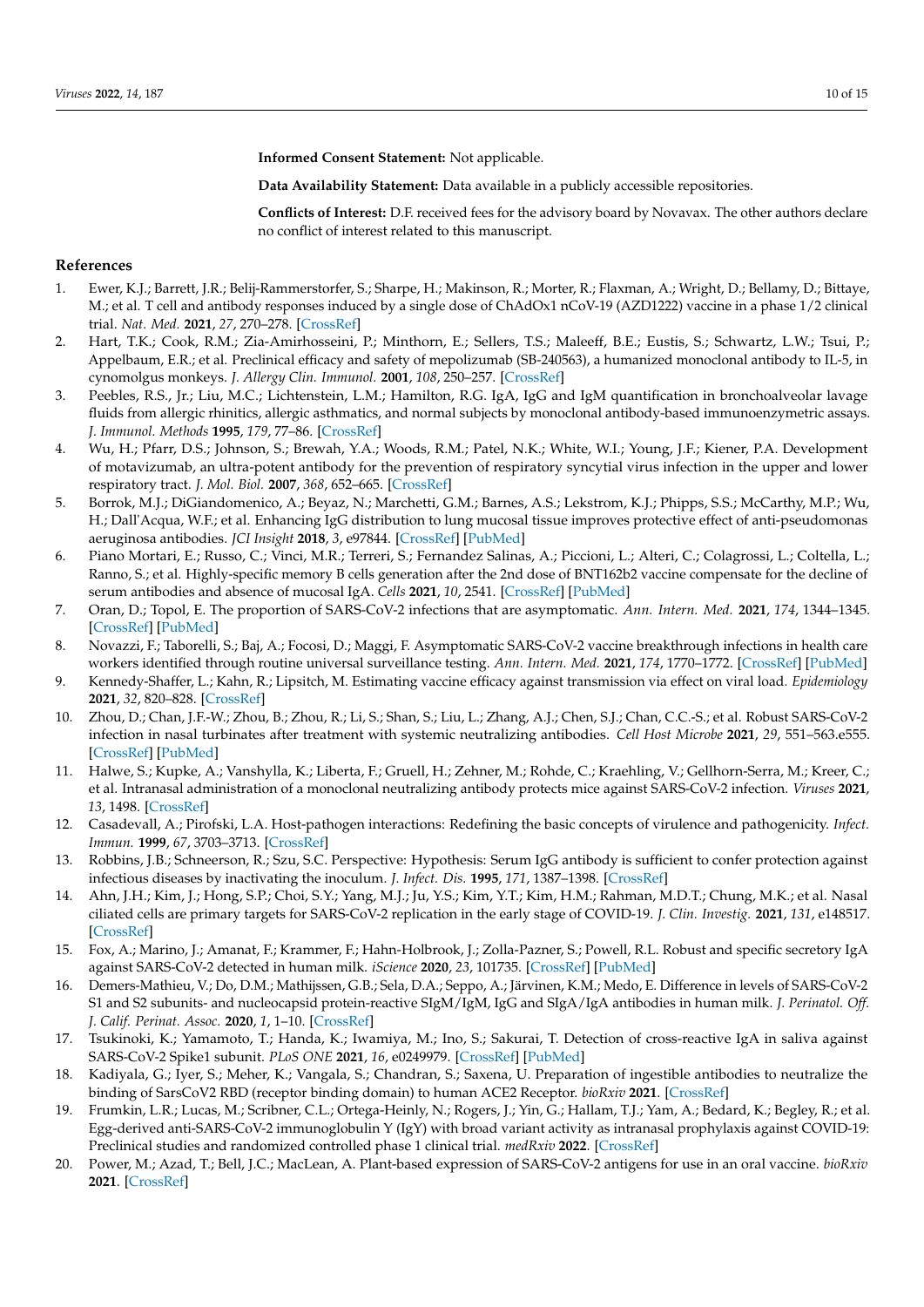- <span id="page-10-0"></span>21. Li, C.; Zhan, W.; Yang, Z.; Tu, C.; Zhu, Y.; Song, W.; Huang, K.; Gu, X.; Kong, Y.; Zhang, X.; et al. Broad neutralization of SARS-CoV-2 variants by an inhalable bispecific single-domain antibody. *bioRxiv* **2021**. [\[CrossRef\]](http://doi.org/10.1101/2021.12.30.474535)
- <span id="page-10-1"></span>22. Yusuf, H.; Kett, V. Current prospects and future challenges for nasal vaccine delivery. *Hum. Vaccines Immunother.* **2017**, *13*, 34–45. [\[CrossRef\]](http://doi.org/10.1080/21645515.2016.1239668) [\[PubMed\]](http://www.ncbi.nlm.nih.gov/pubmed/27936348)
- <span id="page-10-2"></span>23. Heida, R.; Hinrichs, W.L.; Frijlink, H.W. Inhaled vaccine delivery in the combat against respiratory viruses: A 2021 overview of recent developments and implications for COVID-19. *Expert Rev. Vaccines* **2021**, 1–18. [\[CrossRef\]](http://doi.org/10.1080/14760584.2021.1903878)
- <span id="page-10-3"></span>24. Jhaveri, R.; Allyne, K. A feasibility trial of home administration of intranasal vaccine by parents to eligible children. *Clin. Ther.* **2017**, *39*, 204–211. [\[CrossRef\]](http://doi.org/10.1016/j.clinthera.2016.11.018) [\[PubMed\]](http://www.ncbi.nlm.nih.gov/pubmed/27938896)
- <span id="page-10-4"></span>25. Bandyopadhyay, A.S.; Garon, J.; Seib, K.; Orenstein, W.A. Polio vaccination: Past, present and future. *Future Microbiol.* **2015**, *10*, 791–808. [\[CrossRef\]](http://doi.org/10.2217/fmb.15.19) [\[PubMed\]](http://www.ncbi.nlm.nih.gov/pubmed/25824845)
- <span id="page-10-5"></span>26. Jain, S.; P, B.; Singh, S.; Singla, A.; Kundu, H.; Singh, K. Polio eradication-lessons from the past and future perspective. *J. Clin. Diagn. Res. JCDR* **2014**, *8*, Zc56–Zc60. [\[CrossRef\]](http://doi.org/10.7860/JCDR/2014/8383.4621)
- <span id="page-10-6"></span>27. Kirkwood, C.D.; Ma, L.F.; Carey, M.E.; Steele, A.D. The rotavirus vaccine development pipeline. *Vaccine* **2019**, *37*, 7328–7335. [\[CrossRef\]](http://doi.org/10.1016/j.vaccine.2017.03.076)
- <span id="page-10-7"></span>28. Glass, R.I.; Parashar, U.D.; Bresee, J.S.; Turcios, R.; Fischer, T.K.; Widdowson, M.A.; Jiang, B.; Gentsch, J.R. Rotavirus vaccines: Current prospects and future challenges. *Lancet* **2006**, *368*, 323–332. [\[CrossRef\]](http://doi.org/10.1016/S0140-6736(06)68815-6)
- <span id="page-10-8"></span>29. Carter, N.J.; Curran, M.P. Live attenuated influenza vaccine (FluMist®; Fluenz™): A review of its use in the prevention of seasonal influenza in children and adults. *Drugs* **2011**, *71*, 1591–1622. [\[CrossRef\]](http://doi.org/10.2165/11206860-000000000-00000)
- <span id="page-10-9"></span>30. Watts, P.J.; Smith, A. Re-formulating drugs and vaccines for intranasal delivery: Maximum benefits for minimum risks? *Drug Discov. Today* **2011**, *16*, 4–7. [\[CrossRef\]](http://doi.org/10.1016/j.drudis.2010.11.001)
- <span id="page-10-10"></span>31. Top, F.H., Jr.; Grossman, R.A.; Bartelloni, P.J.; Segal, H.E.; Dudding, B.A.; Russell, P.K.; Buescher, E.L. Immunization with live types 7 and 4 adenovirus vaccines. I. Safety, infectivity, antigenicity, and potency of adenovirus type 7 vaccine in humans. *J. Infect. Dis.* **1971**, *124*, 148–154. [\[CrossRef\]](http://doi.org/10.1093/infdis/124.2.148) [\[PubMed\]](http://www.ncbi.nlm.nih.gov/pubmed/4330997)
- <span id="page-10-11"></span>32. Top, F.H., Jr.; Dudding, B.A.; Russell, P.K.; Buescher, E.L. Control of respiratory disease in recruits with types 4 and 7 adenovirus vaccines. *Am. J. Epidemiol.* **1971**, *94*, 142–146. [\[CrossRef\]](http://doi.org/10.1093/oxfordjournals.aje.a121306)
- <span id="page-10-12"></span>33. Kuschner, R.A.; Russell, K.L.; Abuja, M.; Bauer, K.M.; Faix, D.J.; Hait, H.; Henrick, J.; Jacobs, M.; Liss, A.; Lynch, J.A.; et al. A phase 3, randomized, double-blind, placebo-controlled study of the safety and efficacy of the live, oral adenovirus type 4 and type 7 vaccine, in U.S. military recruits. *Vaccine* **2013**, *31*, 2963–2971. [\[CrossRef\]](http://doi.org/10.1016/j.vaccine.2013.04.035) [\[PubMed\]](http://www.ncbi.nlm.nih.gov/pubmed/23623865)
- <span id="page-10-14"></span>34. Lyons, A.; Longfield, J.; Kuschner, R.; Straight, T.; Binn, L.; Seriwatana, J.; Reitstetter, R.; Froh, I.B.; Craft, D.; McNabb, K.; et al. A double-blind, placebo-controlled study of the safety and immunogenicity of live, oral type 4 and type 7 adenovirus vaccines in adults. *Vaccine* **2008**, *26*, 2890–2898. [\[CrossRef\]](http://doi.org/10.1016/j.vaccine.2008.03.037)
- 35. Choudhry, A.; Mathena, J.; Albano, J.D.; Yacovone, M.; Collins, L. Safety evaluation of adenovirus type 4 and type 7 vaccine live, oral in military recruits. *Vaccine* **2016**, *34*, 4558–4564. [\[CrossRef\]](http://doi.org/10.1016/j.vaccine.2016.07.033)
- <span id="page-10-15"></span>36. Gaydos, C.A.; Gaydos, J.C. Adenovirus vaccines in the U.S. military. *Mil. Med.* **1995**, *160*, 300–304. [\[CrossRef\]](http://doi.org/10.1093/milmed/160.6.300)
- <span id="page-10-13"></span>37. Hilleman, M.R.; Stallones, R.A.; Gauld, R.L.; Warfield, M.S.; Anderson, S.A. Vaccination against acute respiratory illness of adenovirus (RI-APC-ARD) etiology. *Am. J. Public Health Nation's Health* **1957**, *47*, 841–847. [\[CrossRef\]](http://doi.org/10.2105/AJPH.47.7.841) [\[PubMed\]](http://www.ncbi.nlm.nih.gov/pubmed/13435388)
- <span id="page-10-16"></span>38. Collins, N.D.; Adhikari, A.; Yang, Y.; Kuschner, R.A.; Karasavvas, N.; Binn, L.N.; Walls, S.D.; Graf, P.C.F.; Myers, C.A.; Jarman, R.G.; et al. Live oral adenovirus type 4 and type 7 vaccine induces durable antibody response. *Vaccines* **2020**, *8*, 411. [\[CrossRef\]](http://doi.org/10.3390/vaccines8030411) [\[PubMed\]](http://www.ncbi.nlm.nih.gov/pubmed/32718082)
- <span id="page-10-17"></span>39. Gasser, R.; Cloutier, M.; Prevost, J.; Fink, C.; Ducas, E.; Ding, S.; Dussault, N.; Landry, P.; Tremblay, T.; Laforce-Lavoie, A.; et al. Major role of IgM in the neutralizing activity of convalescent plasma against SARS-CoV-2. *Cell Rep.* **2020**, *34*, 108790. [\[CrossRef\]](http://doi.org/10.1016/j.celrep.2021.108790) [\[PubMed\]](http://www.ncbi.nlm.nih.gov/pubmed/33596407)
- <span id="page-10-18"></span>40. Verkerke, H.; Saeedi, B.J.; Boyer, D.; Allen, J.W.; Owens, J.; Shin, S.; Horwath, M.; Patel, K.; Paul, A.; Wu, S.C.; et al. Are we forgetting about IgA? A re-examination of coronavirus disease 2019 convalescent plasma. *Transfusion* **2021**, *61*, 1740–1748. [\[CrossRef\]](http://doi.org/10.1111/trf.16435) [\[PubMed\]](http://www.ncbi.nlm.nih.gov/pubmed/34041759)
- <span id="page-10-19"></span>41. den Hartog, G.; Vos, E.R.A.; van den Hoogen, L.L.; van Boven, M.; Schepp, R.M.; Smits, G.; van Vliet, J.; Woudstra, L.; Wijmenga-Monsuur, A.J.; van Hagen, C.C.E.; et al. Persistence of antibodies to SARS-CoV-2 in relation to symptoms in a nationwide prospective study. *Clin. Infect. Dis.* **2021**, *73*, 2155–2162. [\[CrossRef\]](http://doi.org/10.1093/cid/ciab172)
- 42. Klingler, J.; Weiss, S.; Itri, V.; Liu, X.; Oguntuyo, K.Y.; Stevens, C.; Ikegame, S.; Hung, C.-T.; Enyindah-Asonye, G.; Amanat, F.; et al. Role of IgM and IgA antibodies in the neutralization of SARS-CoV-2. *J. Infect. Dis.* **2020**, *223*, 957–970. [\[CrossRef\]](http://doi.org/10.1093/infdis/jiaa784)
- <span id="page-10-20"></span>43. Sterlin, D.; Mathian, A.; Miyara, M.; Mohr, A.; Anna, F.; Claer, L.; Quentric, P.; Fadlallah, J.; Ghillani, P.; Gunn, C.; et al. IgA dominates the early neutralizing antibody response to SARS-CoV-2. *Sci. Transl. Med.* **2021**, *13*, 2223. [\[CrossRef\]](http://doi.org/10.1126/scitranslmed.abd2223) [\[PubMed\]](http://www.ncbi.nlm.nih.gov/pubmed/33288662)
- <span id="page-10-21"></span>44. Wang, Z.; Lorenzi, J.C.C.; Muecksch, F.; Finkin, S.; Viant, C.; Gaebler, C.; Cipolla, M.; Hoffmann, H.H.; Oliveira, T.Y.; Oren, D.A.; et al. Enhanced SARS-CoV-2 neutralization by dimeric IgA. *Sci. Transl. Med.* **2021**, *13*, eabf1555. [\[CrossRef\]](http://doi.org/10.1126/scitranslmed.abf1555) [\[PubMed\]](http://www.ncbi.nlm.nih.gov/pubmed/33288661)
- <span id="page-10-22"></span>45. Cervia, C.; Nilsson, J.; Zurbuchen, Y.; Valaperti, A.; Schreiner, J.; Wolfensberger, A.; Raeber, M.E.; Adamo, S.; Weigang, S.; Emmenegger, M.; et al. Systemic and mucosal antibody responses specific to SARS-CoV-2 during mild versus severe COVID-19. *J. Allergy Clin. Immunol.* **2020**, *147*, 545–557.e549. [\[CrossRef\]](http://doi.org/10.1016/j.jaci.2020.10.040) [\[PubMed\]](http://www.ncbi.nlm.nih.gov/pubmed/33221383)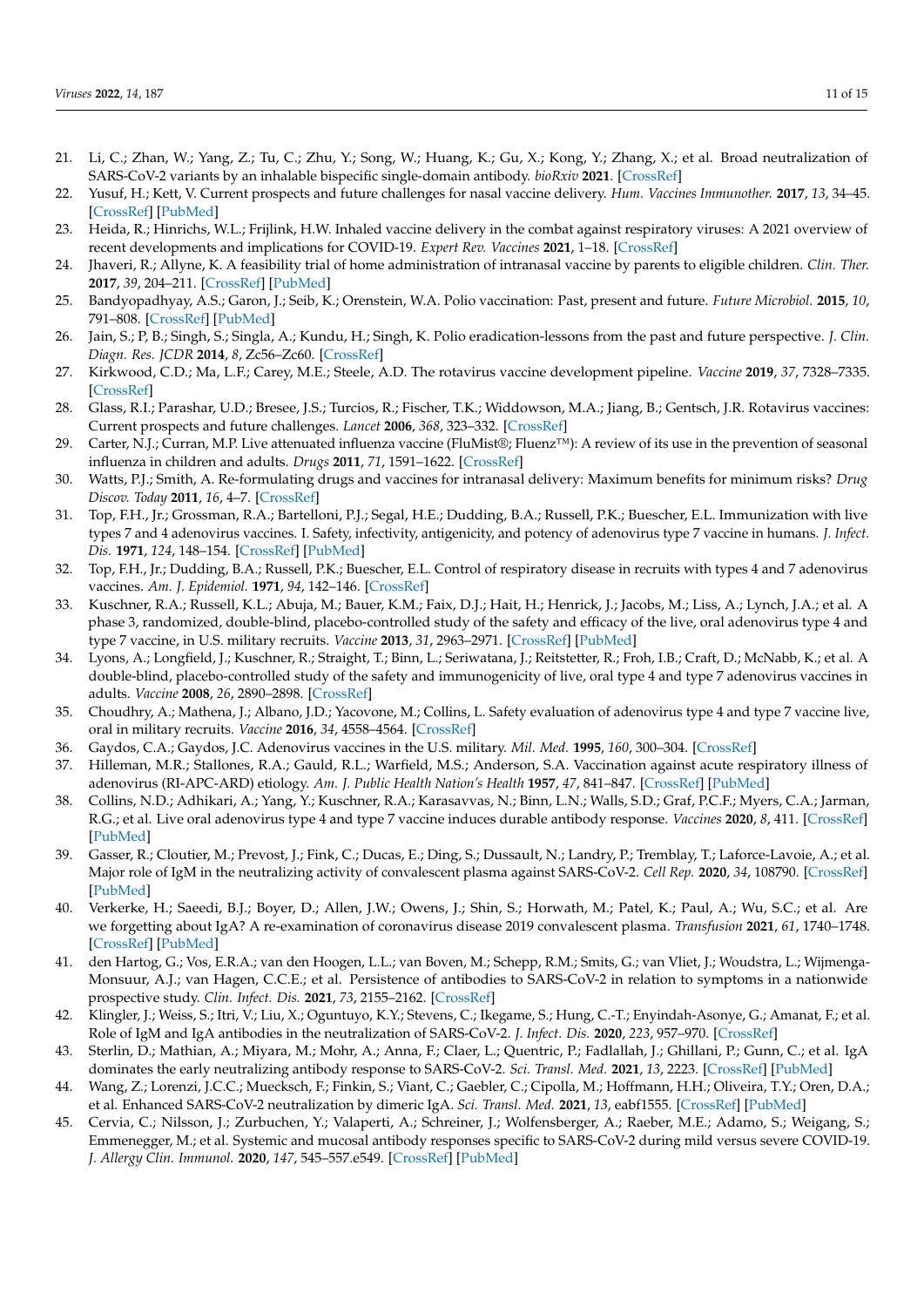- <span id="page-11-0"></span>46. Fox, A.; Marino, J.; Amanat, F.; Oguntuyo, K.; Hahn-Holbrook, J.; Lee, B.; Krammer, F.; Zolla-Pazner, S.; Powell, R.L. The spike-specific IgA in milk commonly-elicited after SARS-CoV-2 infection is concurrent with a robust secretory antibody response, exhibits neutralization potency strongly correlated with IgA binding, and is highly durable over time. *medRxiv* **2021**. [\[CrossRef\]](http://doi.org/10.1101/2021.03.16.21253731)
- <span id="page-11-1"></span>47. Ketas, T.J.; Chaturbhuj, D.; Cruz-Portillo, V.M.; Francomano, E.; Golden, E.; Chandrasekhar, S.; Debnath, G.; Diaz-Tapia, R.; Yasmeen, A.; Leconet, W.; et al. Antibody responses to SARS-CoV-2 mRNA vaccines are detectable in saliva. *Pathog. Immun.* **2021**, *6*, 116–134. [\[CrossRef\]](http://doi.org/10.20411/pai.v6i1.441)
- <span id="page-11-2"></span>48. Wisnewski, A.V.; Campillo-Luna, J.; Redlich, C.A. Human IgG and IgA responses to COVID-19 mRNA vaccines. *PLoS ONE* **2021**, *16*, e0249499. [\[CrossRef\]](http://doi.org/10.1371/journal.pone.0249499)
- <span id="page-11-3"></span>49. Baird, J.K.; Jensen, S.M.; Urba, W.J.; Fox, B.A.; Baird, J.R. SARS-CoV-2 antibodies detected in mother's milk post-vaccination. *J. Hum. Lact.* **2021**, *37*, 492–498. [\[CrossRef\]](http://doi.org/10.1177/08903344211030168)
- <span id="page-11-4"></span>50. Gray, K.J.; Bordt, E.A.; Atyeo, C.; Deriso, E.; Akinwunmi, B.; Young, N.; Baez, A.M.; Shook, L.L.; Cvrk, D.; James, K.; et al. COVID-19 vaccine response in pregnant and lactating women: A cohort study. *Am. J. Obstet. Gynecol.* **2021**, *225*, 303.e301–303.e317. [\[CrossRef\]](http://doi.org/10.1016/j.ajog.2021.03.023)
- <span id="page-11-5"></span>51. Andersson, M.I.; Arancibia-Carcamo, C.V.; Auckland, K.; Baillie, J.K.; Barnes, E.; Beneke, T.; Bibi, S.; Brooks, T.; Carroll, M.; Crook, D.; et al. SARS-CoV-2 RNA detected in blood products from patients with COVID-19 is not associated with infectious virus. *Wellcome Open Res.* **2020**, *5*, 181. [\[CrossRef\]](http://doi.org/10.12688/wellcomeopenres.16002.2)
- 52. Despres, H.W.; Mills, M.G.; Shirley, D.J.; Schmidt, M.M.; Huang, M.-L.; Jerome, K.R.; Greninger, A.L.; Bruce, E.A. Quantitative measurement of infectious virus in SARS-CoV-2 Alpha, Delta and Epsilon variants reveals higher infectivity (viral titer:RNA ratio) in clinical samples containing the Delta and Epsilon variants. *medRxiv* **2021**. [\[CrossRef\]](http://doi.org/10.1101/2021.09.07.21263229)
- 53. Ke, R.; Martinez, P.P.; Smith, R.L.; Gibson, L.L.; Achenbach, C.J.; McFall, S.; Qi, C.; Jacob, J.; Dembele, E.; Bundy, C.; et al. Longitudinal analysis of SARS-CoV-2 vaccine breakthrough infections reveal limited infectious virus shedding and restricted tissue distribution. *medRxiv* **2021**. [\[CrossRef\]](http://doi.org/10.1101/2021.08.30.21262701)
- <span id="page-11-6"></span>54. Puhach, O.; Adea, K.; Hulo, N.; Sattonnet-Roche, P.; Genecand, C.; Iten, A.; Jacquerioz Bausch, F.; Kaiser, L.; Vetter, P.; Eckerle, I.; et al. Infectious viral load in unvaccinated and vaccinated patients infected with SARS-CoV-2 WT, Delta and Omicron. *medRxiv* **2022**. [\[CrossRef\]](http://doi.org/10.1101/2022.01.10.22269010)
- <span id="page-11-7"></span>55. Singanayagam, A.; Hakki, S.; Dunning, J.; Madon, K.J.; Crone, M.A.; Koycheva, A.; Derqui-Fernandez, N.; Barnett, J.L.; Whitfield, M.G.; Varro, R.; et al. Community transmission and viral load kinetics of the SARS-CoV-2 delta (B.1.617.2) variant in vaccinated and unvaccinated individuals in the UK: A prospective, longitudinal, cohort study. *Lancet Infect. Dis.* **2021**. [\[CrossRef\]](http://doi.org/10.1016/S1473-3099(21)00648-4)
- <span id="page-11-8"></span>56. Baj, A.; Novazzi, F.; Genoni, A.; Ferrante, F.D.; Taborelli, S.; Pini, B.; Partenope, M.; Valli, M.; Gasperina, D.D.; Capuano, R.; et al. Symptomatic SARS-CoV-2 infections after full schedule BNT162b2 vaccination in seropositive healthcare workers: A case series from a single institution. *Emerg. Microbes Infect.* **2021**, *10*, 1254–1256. [\[CrossRef\]](http://doi.org/10.1080/22221751.2021.1942230) [\[PubMed\]](http://www.ncbi.nlm.nih.gov/pubmed/34110974)
- <span id="page-11-9"></span>57. Bleier, B.S.; Ramanathan, M., Jr.; Lane, A.P. COVID-19 vaccines may not prevent nasal SARS-CoV-2 infection and asymptomatic transmission. *Otolaryngol. Head Neck Surg. Off. J. Am. Acad. Otolaryngol. Head Neck Surg.* **2021**, *164*, 305–307. [\[CrossRef\]](http://doi.org/10.1177/0194599820982633) [\[PubMed\]](http://www.ncbi.nlm.nih.gov/pubmed/33320052)
- <span id="page-11-10"></span>58. Chan, R.W.Y.; Liu, S.; Cheung, J.Y.; Tsun, J.G.S.; Chan, K.C.; Chan, K.Y.Y.; Fung, G.P.G.; Li, A.M.; Lam, H.S. The mucosal and serological immune responses to the novel coronavirus (SARS-CoV-2) vaccines. *Front. Immunol.* **2021**, *12*, 744887. [\[CrossRef\]](http://doi.org/10.3389/fimmu.2021.744887) [\[PubMed\]](http://www.ncbi.nlm.nih.gov/pubmed/34712232)
- <span id="page-11-11"></span>59. Rosenberg-Friedman, M.; Kigel, A.; Bahar, Y.; Werbner, M.; Alter, J.; Yogev, Y.; Dror, Y.; Lubetzky, R.; Dessau, M.; Gal-Tanamy, M.; et al. BNT162b2 mRNA vaccine elicited antibody response in blood and milk of breastfeeding women. *Nat. Commun.* **2021**, *12*, 6222. [\[CrossRef\]](http://doi.org/10.1038/s41467-021-26507-1)
- <span id="page-11-12"></span>60. Zhao, J.; Zhao, J.; Mangalam, A.K.; Channappanavar, R.; Fett, C.; Meyerholz, D.K.; Agnihothram, S.; Baric, R.S.; David, C.S.; Perlman, S. Airway memory CD4(+) T cells mediate protective immunity against emerging respiratory coronaviruses. *Immunity* **2016**, *44*, 1379–1391. [\[CrossRef\]](http://doi.org/10.1016/j.immuni.2016.05.006) [\[PubMed\]](http://www.ncbi.nlm.nih.gov/pubmed/27287409)
- 61. Shim, B.S.; Stadler, K.; Nguyen, H.H.; Yun, C.H.; Kim, D.W.; Chang, J.; Czerkinsky, C.; Song, M.K. Sublingual immunization with recombinant adenovirus encoding SARS-CoV spike protein induces systemic and mucosal immunity without redirection of the virus to the brain. *Virol. J.* **2012**, *9*, 215. [\[CrossRef\]](http://doi.org/10.1186/1743-422X-9-215) [\[PubMed\]](http://www.ncbi.nlm.nih.gov/pubmed/22995185)
- 62. Raghuwanshi, D.; Mishra, V.; Das, D.; Kaur, K.; Suresh, M.R. Dendritic cell targeted chitosan nanoparticles for nasal DNA immunization against SARS-CoV nucleocapsid protein. *Mol. Pharm.* **2012**, *9*, 946–956. [\[CrossRef\]](http://doi.org/10.1021/mp200553x) [\[PubMed\]](http://www.ncbi.nlm.nih.gov/pubmed/22356166)
- 63. Gai, W.W.; Zhang, Y.; Zhou, D.H.; Chen, Y.Q.; Yang, J.Y.; Yan, H.M. PIKA provides an adjuvant effect to induce strong mucosal and systemic humoral immunity against SARS-CoV. *Virol. Sin.* **2011**, *26*, 81–94. [\[CrossRef\]](http://doi.org/10.1007/s12250-011-3183-z)
- 64. Lu, B.; Huang, Y.; Huang, L.; Li, B.; Zheng, Z.; Chen, Z.; Chen, J.; Hu, Q.; Wang, H. Effect of mucosal and systemic immunization with virus-like particles of severe acute respiratory syndrome coronavirus in mice. *Immunology* **2010**, *130*, 254–261. [\[CrossRef\]](http://doi.org/10.1111/j.1365-2567.2010.03231.x)
- 65. Shim, B.S.; Park, S.M.; Quan, J.S.; Jere, D.; Chu, H.; Song, M.K.; Kim, D.W.; Jang, Y.S.; Yang, M.S.; Han, S.H.; et al. Intranasal immunization with plasmid DNA encoding spike protein of SARS-coronavirus/polyethylenimine nanoparticles elicits antigenspecific humoral and cellular immune responses. *BMC Immunol.* **2010**, *11*, 65. [\[CrossRef\]](http://doi.org/10.1186/1471-2172-11-65)
- 66. Huang, X.; Lu, B.; Yu, W.; Fang, Q.; Liu, L.; Zhuang, K.; Shen, T.; Wang, H.; Tian, P.; Zhang, L.; et al. A novel replication-competent vaccinia vector MVTT is superior to MVA for inducing high levels of neutralizing antibody via mucosal vaccination. *PLoS ONE* **2009**, *4*, e4180. [\[CrossRef\]](http://doi.org/10.1371/journal.pone.0004180)
- 67. Schulze, K.; Staib, C.; Schätzl, H.M.; Ebensen, T.; Erfle, V.; Guzman, C.A. A prime-boost vaccination protocol optimizes immune responses against the nucleocapsid protein of the SARS coronavirus. *Vaccine* **2008**, *26*, 6678–6684. [\[CrossRef\]](http://doi.org/10.1016/j.vaccine.2008.09.006)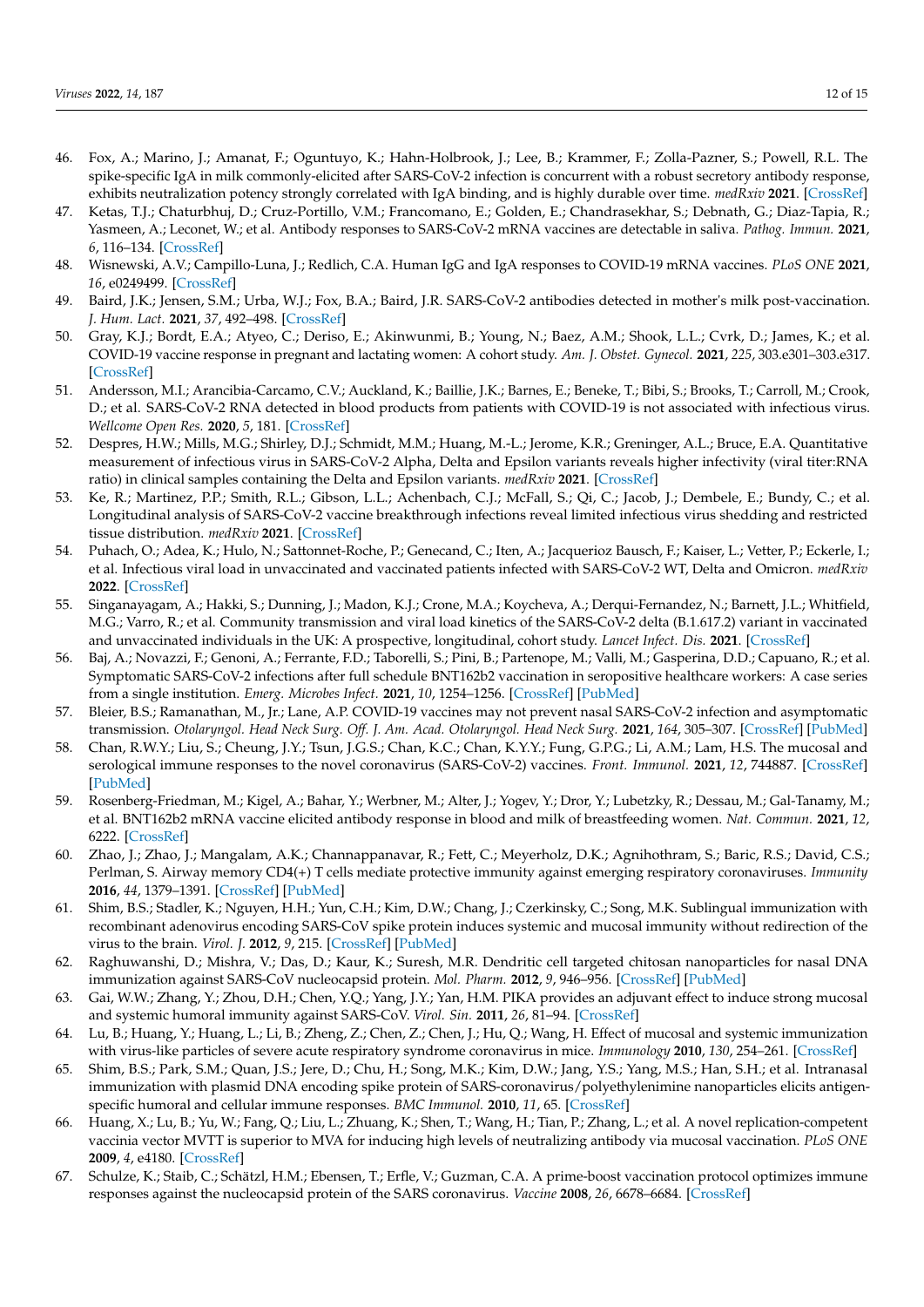- 68. Du, L.; Zhao, G.; Lin, Y.; Sui, H.; Chan, C.; Ma, S.; He, Y.; Jiang, S.; Wu, C.; Yuen, K.Y.; et al. Intranasal vaccination of recombinant adeno-associated virus encoding receptor-binding domain of severe acute respiratory syndrome coronavirus (SARS-CoV) spike protein induces strong mucosal immune responses and provides long-term protection against SARS-CoV infection. *J. Immunol.* **2008**, *180*, 948–956. [\[CrossRef\]](http://doi.org/10.4049/jimmunol.180.2.948)
- 69. Hu, M.C.; Jones, T.; Kenney, R.T.; Barnard, D.L.; Burt, D.S.; Lowell, G.H. Intranasal Protollin-formulated recombinant SARS S-protein elicits respiratory and serum neutralizing antibodies and protection in mice. *Vaccine* **2007**, *25*, 6334–6340. [\[CrossRef\]](http://doi.org/10.1016/j.vaccine.2007.06.017)
- <span id="page-12-0"></span>70. Luo, F.; Feng, Y.; Liu, M.; Li, P.; Pan, Q.; Jeza, V.T.; Xia, B.; Wu, J.; Zhang, X.L. Type IVB pilus operon promoter controlling expression of the severe acute respiratory syndrome-associated coronavirus nucleocapsid gene in Salmonella enterica Serovar Typhi elicits full immune response by intranasal vaccination. *Clin. Vaccine Immunol. CVI* **2007**, *14*, 990–997. [\[CrossRef\]](http://doi.org/10.1128/CVI.00076-07) [\[PubMed\]](http://www.ncbi.nlm.nih.gov/pubmed/17596427)
- <span id="page-12-1"></span>71. Stephen, J.; Scales, H.E.; Benson, R.A.; Erben, D.; Garside, P.; Brewer, J.M. Neutrophil swarming and extracellular trap formation play a significant role in Alum adjuvant activity. *NPJ Vaccines* **2017**, *2*, 1. [\[CrossRef\]](http://doi.org/10.1038/s41541-016-0001-5) [\[PubMed\]](http://www.ncbi.nlm.nih.gov/pubmed/29263862)
- 72. Li, E.; Chi, H.; Huang, P.; Yan, F.; Zhang, Y.; Liu, C.; Wang, Z.; Li, G.; Zhang, S.; Mo, R.; et al. A novel bacterium-like particle vaccine displaying the MERS-CoV receptor-binding domain induces specific mucosal and systemic immune responses in mice. *Viruses* **2019**, *11*, 799. [\[CrossRef\]](http://doi.org/10.3390/v11090799) [\[PubMed\]](http://www.ncbi.nlm.nih.gov/pubmed/31470645)
- 73. Ma, C.; Li, Y.; Wang, L.; Zhao, G.; Tao, X.; Tseng, C.T.; Zhou, Y.; Du, L.; Jiang, S. Intranasal vaccination with recombinant receptor-binding domain of MERS-CoV spike protein induces much stronger local mucosal immune responses than subcutaneous immunization: Implication for designing novel mucosal MERS vaccines. *Vaccine* **2014**, *32*, 2100–2108. [\[CrossRef\]](http://doi.org/10.1016/j.vaccine.2014.02.004)
- <span id="page-12-2"></span>74. Haagmans, B.L.; van den Brand, J.M.; Raj, V.S.; Volz, A.; Wohlsein, P.; Smits, S.L.; Schipper, D.; Bestebroer, T.M.; Okba, N.; Fux, R.; et al. An orthopoxvirus-based vaccine reduces virus excretion after MERS-CoV infection in dromedary camels. *Science* **2016**, *351*, 77–81. [\[CrossRef\]](http://doi.org/10.1126/science.aad1283)
- <span id="page-12-3"></span>75. Mudgal, R.; Nehul, S.; Tomar, S. Prospects for mucosal vaccine: Shutting the door on SARS-CoV-2. *Hum. Vaccines Immunother.* **2020**, *16*, 2921–2931. [\[CrossRef\]](http://doi.org/10.1080/21645515.2020.1805992)
- 76. Moreno-Fierros, L.; García-Silva, I.; Rosales-Mendoza, S. Development of SARS-CoV-2 vaccines: Should we focus on mucosal immunity? *Expert Opin. Biol. Ther.* **2020**, *20*, 831–836. [\[CrossRef\]](http://doi.org/10.1080/14712598.2020.1767062)
- 77. Park, J.H.; Lee, H.K. Delivery routes for COVID-19 vaccines. *Vaccines* **2021**, *9*, 524. [\[CrossRef\]](http://doi.org/10.3390/vaccines9050524) [\[PubMed\]](http://www.ncbi.nlm.nih.gov/pubmed/34069359)
- 78. Tiboni, M.; Casettari, L.; Illum, L. Nasal vaccination against SARS-CoV-2: Synergistic or alternative to intramuscular vaccines? *Int. J. Pharm.* **2021**, *603*, 120686. [\[CrossRef\]](http://doi.org/10.1016/j.ijpharm.2021.120686)
- <span id="page-12-4"></span>79. Ashraf, M.U.; Kim, Y.; Kumar, S.; Seo, D.; Ashraf, M.; Bae, Y.S. COVID-19 vaccines (revisited) and oral-mucosal vector system as a potential vaccine platform. *Vaccines* **2021**, *9*, 171. [\[CrossRef\]](http://doi.org/10.3390/vaccines9020171) [\[PubMed\]](http://www.ncbi.nlm.nih.gov/pubmed/33670630)
- <span id="page-12-5"></span>80. Roozen, G.V.T.; Prins, M.; van Binnendijk, R.; den, G.; Kuiper, V.; Prins, C.; Janse, J.J.; Kruithof, A.C.; Feltkamp, M.C.W.; Kuijer, M.; et al. Tolerability, safety and immunogenicity of intradermal delivery of a fractional dose mRNA-1273 SARS-CoV-2 vaccine in healthy adults as a dose sparing strategy. *medRxiv* **2021**. [\[CrossRef\]](http://doi.org/10.2139/ssrn.3892129)
- <span id="page-12-6"></span>81. Jung, K.Y.; Lim, H.H.; Choi, G.; Choi, J.O. Age-related changes of IgA immunocytes and serum and salivary IgA after tonsillectomy. *Acta Oto-Laryngologica. Suppl.* **1996**, *523*, 115–119.
- <span id="page-12-7"></span>82. Yu, J.; Collins, N.; Mercado, N.B.; McMahan, K.; Chandrashekar, A.; Liu, J.; Anioke, T.; Chang, A.; Giffin, V.; Hope, D.; et al. Protective efficacy of gastrointestinal SARS-CoV-2 delivery against intranasal and intratracheal SARS-CoV-2 challenge in rhesus macaques. *J. Virol.* **2021**, JVI0159921. [\[CrossRef\]](http://doi.org/10.1128/JVI.01599-21) [\[PubMed\]](http://www.ncbi.nlm.nih.gov/pubmed/34705557)
- <span id="page-12-8"></span>83. Du, Y.; Xu, Y.; Feng, J.; Hu, L.; Zhang, Y.; Zhang, B.; Guo, W.; Mai, R.; Chen, L.; Fang, J.; et al. Intranasal administration of a recombinant RBD vaccine induced protective immunity against SARS-CoV-2 in mouse. *Vaccine* **2021**, *39*, 2280–2287. [\[CrossRef\]](http://doi.org/10.1016/j.vaccine.2021.03.006) [\[PubMed\]](http://www.ncbi.nlm.nih.gov/pubmed/33731271)
- <span id="page-12-9"></span>84. Kim, Y.I.; Kim, D.; Yu, K.M.; Seo, H.D.; Lee, S.A.; Casel, M.A.B.; Jang, S.G.; Kim, S.; Jung, W.; Lai, C.J.; et al. Development of spike receptor-binding domain nanoparticle as a vaccine candidate against SARS-CoV-2 infection in ferrets. *Mbio* **2021**, *12*, e00230-21. [\[CrossRef\]](http://doi.org/10.1128/mBio.00230-21) [\[PubMed\]](http://www.ncbi.nlm.nih.gov/pubmed/33653891)
- <span id="page-12-10"></span>85. Pitcovski, J.; Gruzdev, N.; Abzach, A.; Katz, C.; Ben-Adiva, R.; Brand Schwartz, M.; Yadid, I.; Haviv, H.; Rapoport, I.; Bloch, I.; et al. Oral subunit SARS-CoV-2 vaccine induces systemic neutralizing IgG, IgA and cellular immune responses and can boost neutralizing antibody responses primed by an injected vaccine. *bioRxiv* **2021**. [\[CrossRef\]](http://doi.org/10.1101/2021.06.09.447656)
- <span id="page-12-11"></span>86. Sui, Y.; Li, J.; Zhang, R.; Prabhu, S.K.; Elyard, H.A.; Venzon, D.; Cook, A.; Brown, R.E.; Teow, E.; Velasco, J.; et al. Protection against SARS-CoV-2 infection by a mucosal vaccine in rhesus macaques. *JCI Insight* **2021**, *6*, e148494. [\[CrossRef\]](http://doi.org/10.1172/jci.insight.148494)
- <span id="page-12-12"></span>87. Sui, Y.; Li, J.; Andersen, H.; Zhang, R.; Prabhu, S.; Hoang, T.; Venzon, D.; Cook, A.; Brown, R.; Teow, E.; et al. An intranasally administrated SARS-CoV-2 beta variant subunit booster vaccine prevents beta variant viral replication in rhesus macaques. *bioRxiv* **2021**. [\[CrossRef\]](http://doi.org/10.1101/2021.10.19.464990)
- <span id="page-12-13"></span>88. Jiang, L.; Driedonks, T.; Lowman, M.; Jong, W.S.P.; van den Berg van Saparoea, H.B.; Dhakal, S.; Zhou, R.; Caputo, C.; Littlefield, K.; Sitaras, I.; et al. A bacterial extracellular vesicle-based intranasal vaccine against SARS-CoV-2. *bioRxiv* **2021**. [\[CrossRef\]](http://doi.org/10.1101/2021.06.28.450181)
- <span id="page-12-14"></span>89. Rothen, D.A.; Krenger, P.S.; Nonic, A.; Balke, I.; Vogt, A.-C.; Chang, X.; Manenti, A.; Vedovi, F.; Resevica, G.; Walton, S.; et al. Intranasal administration of a VLP-based vaccine against COVID-19 induces neutralizing antibodies against SARS-CoV-2 and variants of concerns. *bioRxiv* **2021**. [\[CrossRef\]](http://doi.org/10.1101/2021.09.10.459749)
- <span id="page-12-15"></span>90. Bellier, B.; Saura, A.; Lujan, L.; Molina, C.; Lujan, H.D.; Klatzmann, D. A thermostable oral SARS-CoV-2 vaccine induces mucosal and protective immunity. *bioRxiv* **2021**. [\[CrossRef\]](http://doi.org/10.1101/2021.09.09.459634)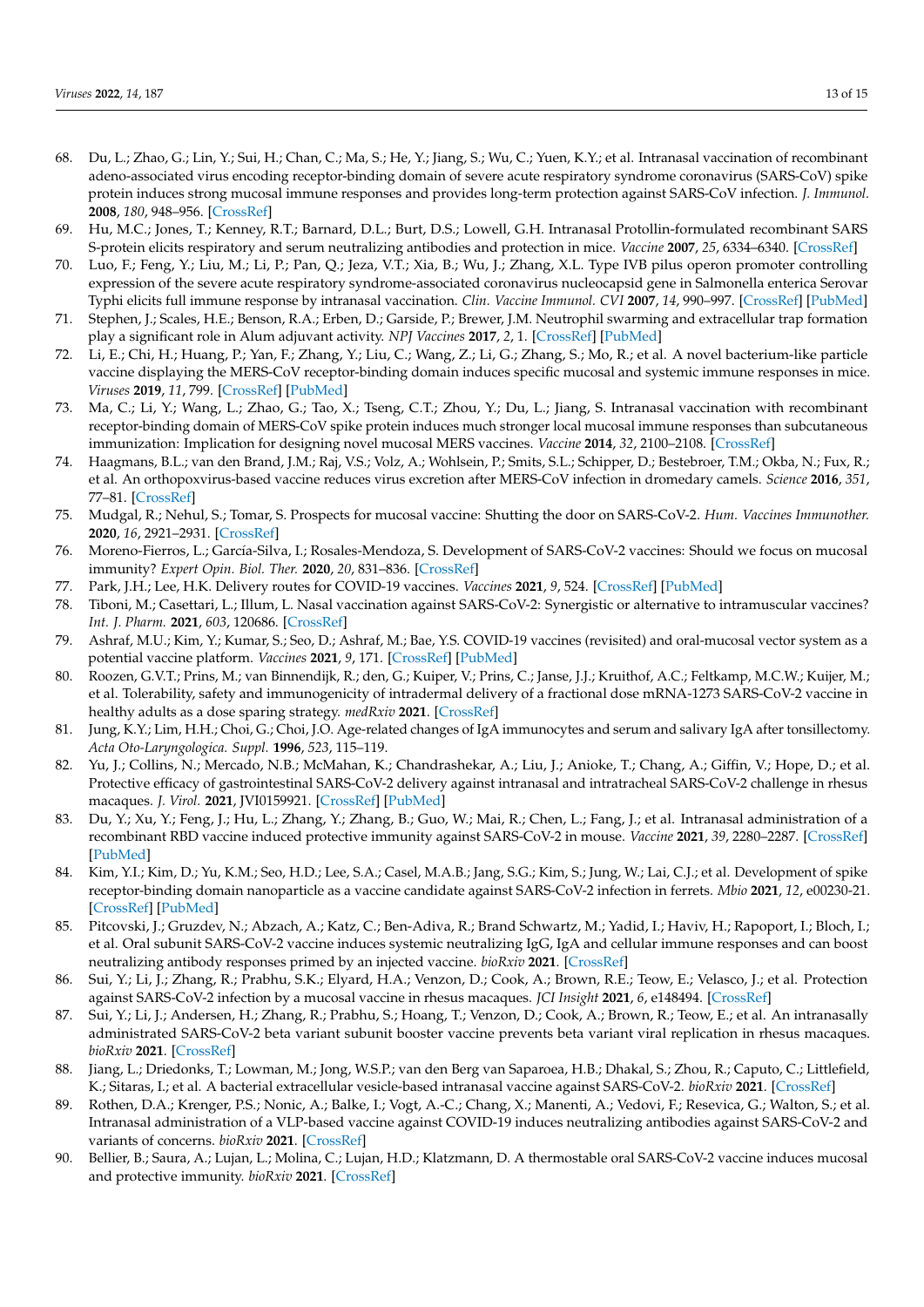- <span id="page-13-0"></span>91. King, R.G.; Silva-Sanchez, A.; Peel, J.N.; Botta, D.; Meza-Perez, S.; Allie, R.; Schultz, M.D.; Liu, M.; Bradley, J.E.; Qiu, S.; et al. Single-dose intranasal administration of AdCOVID elicits systemic and mucosal immunity against SARS-CoV-2 in mice. *Vaccines* **2020**, *9*, 881. [\[CrossRef\]](http://doi.org/10.3390/vaccines9080881) [\[PubMed\]](http://www.ncbi.nlm.nih.gov/pubmed/34452006)
- <span id="page-13-1"></span>92. Wu, S.; Zhong, G.; Zhang, J.; Shuai, L.; Zhang, Z.; Wen, Z.; Wang, B.; Zhao, Z.; Song, X.; Chen, Y.; et al. A single dose of an adenovirus-vectored vaccine provides protection against SARS-CoV-2 challenge. *Nat. Commun.* **2020**, *11*, 4081. [\[CrossRef\]](http://doi.org/10.1038/s41467-020-17972-1)
- <span id="page-13-2"></span>93. Hassan, A.O.; Kafai, N.M.; Dmitriev, I.P.; Fox, J.M.; Smith, B.K.; Harvey, I.B.; Chen, R.E.; Winkler, E.S.; Wessel, A.W.; Case, J.B.; et al. A single-dose intranasal chad vaccine protects upper and lower respiratory tracts against SARS-CoV-2. *Cell* **2020**, *183*, 169–184. [\[CrossRef\]](http://doi.org/10.1016/j.cell.2020.08.026)
- <span id="page-13-3"></span>94. Hassan, A.O.; Shrihari, S.; Gorman, M.J.; Ying, B.; Yuan, D.; Raju, S.; Chen, R.E.; Dmitriev, I.P.; Kashentseva, E.; Adams, L.J.; et al. An intranasal vaccine durably protects against SARS-CoV-2 variants in mice. *Cell Rep.* **2021**, *36*, 109452. [\[CrossRef\]](http://doi.org/10.1016/j.celrep.2021.109452) [\[PubMed\]](http://www.ncbi.nlm.nih.gov/pubmed/34289385)
- <span id="page-13-4"></span>95. Lapuente, D.; Fuchs, J.; Willar, J.; Antao, A.V.; Everlein, V.; Uhlig, N.; Issmail, L.; Schmidt, A.; Oltmanns, F.; Peter, A.S.; et al. Protective mucosal immunity against SARS-CoV-2 after heterologous systemic RNA-mucosal adenoviral vector immunization. *Nat. Commun.* **2021**, *12*, 6871. [\[CrossRef\]](http://doi.org/10.1038/s41467-021-27063-4) [\[PubMed\]](http://www.ncbi.nlm.nih.gov/pubmed/34836955)
- <span id="page-13-5"></span>96. Chandrasekar, S.S.; Phanse, Y.; Hildebrand, R.E.; Hanafy, M.; Wu, C.W.; Hansen, C.H.; Osorio, J.E.; Suresh, M.; Talaat, A.M. Localized and systemic immune responses against SARS-CoV-2 following mucosal immunization. *Vaccines* **2021**, *9*, 132. [\[CrossRef\]](http://doi.org/10.3390/vaccines9020132)
- <span id="page-13-6"></span>97. Kibler, K.V.; Szczerba, M.; Lake, D.F.; Roeder, A.J.; Rahman, M.; Hogue, B.G.; Wong, L.Y.R.; Perlman, S.; Li, Y.; Jacobs, B.L. Intranasal immunization with a vaccinia virus vaccine vector expressing pre-fusion stabilized SARS-CoV-2 spike fully protected mice against lethal challenge with the heavily mutated mouse-adapted SARS2-N501YMA30 strain of SARS-CoV-2. *bioRxiv* **2021**. [\[CrossRef\]](http://doi.org/10.1101/2021.12.06.471483)
- <span id="page-13-7"></span>98. Ku, M.W.; Bourgine, M.; Authié, P.; Lopez, J.; Nemirov, K.; Moncoq, F.; Noirat, A.; Vesin, B.; Nevo, F.; Blanc, C.; et al. Intranasal vaccination with a lentiviral vector protects against SARS-CoV-2 in preclinical animal models. *Cell Host Microbe* **2021**, *29*, 236–249. [\[CrossRef\]](http://doi.org/10.1016/j.chom.2020.12.010) [\[PubMed\]](http://www.ncbi.nlm.nih.gov/pubmed/33357418)
- <span id="page-13-8"></span>99. Peng, K.W.; Carey, T.; Lech, P.; Vandergaast, R.; Munoz-Alia, M.A.; Packiriswamy, N.; Gnanadurai, C.; Krotova, K.; Tesfay, M.; Ziegler, C.; et al. Boosting of SARS-CoV-2 immunity in nonhuman primates using an oral rhabdoviral vaccine. *bioRxiv* **2021**. [\[CrossRef\]](http://doi.org/10.1016/j.vaccine.2021.12.063)
- <span id="page-13-9"></span>100. Zhou, R.; Wang, P.; Wong, Y.-C.; Xu, H.; Lau, S.-Y.; Liu, L.; Mok, B.W.-Y.; Peng, Q.; Liu, N.; Deng, S.; et al. Nasal prevention of SARS-CoV-2 infection by intranasal influenza-based boost vaccination. *bioRxiv* **2021**. [\[CrossRef\]](http://doi.org/10.1101/2021.10.21.465252)
- <span id="page-13-10"></span>101. Sieling, P.; King, T.; Wong, R.; Nguyen, A.; Wnuk, K.; Gabitzsch, E.; Rice, A.; Adisetiyo, H.; Hermreck, M.; Verma, M.; et al. Prime hAd5 spike + nucleocapsid vaccination induces ten-fold increases in mean T-cell responses in phase 1 subjects that are sustained against spike variants. *medRxiv* **2021**. [\[CrossRef\]](http://doi.org/10.1101/2021.04.05.21254940)
- <span id="page-13-11"></span>102. Moore, A.C.; Dora, E.G.; Peinovich, N.; Tucker, K.P.; Lin, K.; Cortese, M.; Tucker, S.N. Pre-clinical studies of a recombinant adenoviral mucosal vaccine to prevent SARS-CoV-2 infection. *bioRxiv* **2020**. [\[CrossRef\]](http://doi.org/10.1101/2020.09.04.283853)
- <span id="page-13-12"></span>103. Wu, S.; Huang, J.; Zhang, Z.; Wu, J.; Zhang, J.; Hu, H.; Zhu, T.; Zhang, J.; Luo, L.; Fan, P.; et al. Safety, tolerability, and immunogenicity of an aerosolised adenovirus type-5 vector-based COVID-19 vaccine (Ad5-nCoV) in adults: Preliminary report of an open-label and randomised phase 1 clinical trial. *Lancet Infect. Dis.* **2021**, *21*, 1654–1664. [\[CrossRef\]](http://doi.org/10.1016/S1473-3099(21)00396-0)
- <span id="page-13-13"></span>104. Read, A.F.; Baigent, S.J.; Powers, C.; Kgosana, L.B.; Blackwell, L.; Smith, L.P.; Kennedy, D.A.; Walkden-Brown, S.W.; Nair, V.K. Imperfect vaccination can enhance the transmission of highly virulent pathogens. *PLoS Biol.* **2015**, *13*, e1002198. [\[CrossRef\]](http://doi.org/10.1371/journal.pbio.1002198)
- <span id="page-13-14"></span>105. Bailey, R.I.; Cheng, H.H.; Chase-Topping, M.; Mays, J.K.; Anacleto, O.; Dunn, J.R.; Doeschl-Wilson, A. Pathogen transmission from vaccinated hosts can cause dose-dependent reduction in virulence. *PLoS Biol.* **2020**, *18*, e3000619. [\[CrossRef\]](http://doi.org/10.1371/journal.pbio.3000619)
- <span id="page-13-15"></span>106. Acevedo, M.A.; Dillemuth, F.P.; Flick, A.J.; Faldyn, M.J.; Elderd, B.D. Virulence-driven trade-offs in disease transmission: A meta-analysis. *Evol. Int. J. Org. Evol.* **2019**, *73*, 636–647. [\[CrossRef\]](http://doi.org/10.1111/evo.13692)
- <span id="page-13-16"></span>107. Casadevall, A.; Pirofski, L.A. Benefits and costs of animal virulence for microbes. *mBio* **2019**, *10*, e00863-19. [\[CrossRef\]](http://doi.org/10.1128/mBio.00863-19)
- <span id="page-13-17"></span>108. Vijgen, L.; Keyaerts, E.; Moës, E.; Thoelen, I.; Wollants, E.; Lemey, P.; Vandamme, A.M.; Van Ranst, M. Complete genomic sequence of human coronavirus OC43: Molecular clock analysis suggests a relatively recent zoonotic coronavirus transmission event. *J. Virol.* **2005**, *79*, 1595–1604. [\[CrossRef\]](http://doi.org/10.1128/JVI.79.3.1595-1604.2005)
- <span id="page-13-18"></span>109. Carter, R.W.; Sanford, J.C. A new look at an old virus: Patterns of mutation accumulation in the human H1N1 influenza virus since 1918. *Theor. Biol. Med. Model.* **2012**, *9*, 42. [\[CrossRef\]](http://doi.org/10.1186/1742-4682-9-42) [\[PubMed\]](http://www.ncbi.nlm.nih.gov/pubmed/23062055)
- <span id="page-13-19"></span>110. Christman, M.C.; Kedwaii, A.; Xu, J.; Donis, R.O.; Lu, G. Pandemic (H1N1) 2009 virus revisited: An evolutionary retrospective. *Infect. Genet. Evol. J. Mol. Epidemiol. Evol. Genet. Infect. Dis.* **2011**, *11*, 803–811. [\[CrossRef\]](http://doi.org/10.1016/j.meegid.2011.02.021)
- <span id="page-13-20"></span>111. Steel, A.; Gubler, D.J.; Bennett, S.N. Natural attenuation of dengue virus type-2 after a series of island outbreaks: A retrospective phylogenetic study of events in the South Pacific three decades ago. *Virology* **2010**, *405*, 505–512. [\[CrossRef\]](http://doi.org/10.1016/j.virol.2010.05.033) [\[PubMed\]](http://www.ncbi.nlm.nih.gov/pubmed/20663532)
- <span id="page-13-21"></span>112. Ariën, K.K.; Vanham, G.; Arts, E.J. Is HIV-1 evolving to a less virulent form in humans? *Nat. Rev. Microbiol.* **2007**, *5*, 141–151. [\[CrossRef\]](http://doi.org/10.1038/nrmicro1594) [\[PubMed\]](http://www.ncbi.nlm.nih.gov/pubmed/17203103)
- <span id="page-13-22"></span>113. Blanquart, F.; Grabowski, M.K.; Herbeck, J.; Nalugoda, F.; Serwadda, D.; Eller, M.A.; Robb, M.L.; Gray, R.; Kigozi, G.; Laeyendecker, O.; et al. A transmission-virulence evolutionary trade-off explains attenuation of HIV-1 in Uganda. *eLife* **2016**, *5*, e20492. [\[CrossRef\]](http://doi.org/10.7554/eLife.20492) [\[PubMed\]](http://www.ncbi.nlm.nih.gov/pubmed/27815945)
- <span id="page-13-23"></span>114. Dominant Delta Variant 'May Mutate Itself into Extinction', Scientists Say. Available online: [https://nypost.com/2021/11/22](https://nypost.com/2021/11/22/dominant-delta-variant-may-mutate-itself-into-extinction-scientists-say/) [/dominant-delta-variant-may-mutate-itself-into-extinction-scientists-say/](https://nypost.com/2021/11/22/dominant-delta-variant-may-mutate-itself-into-extinction-scientists-say/) (accessed on 20 December 2021).